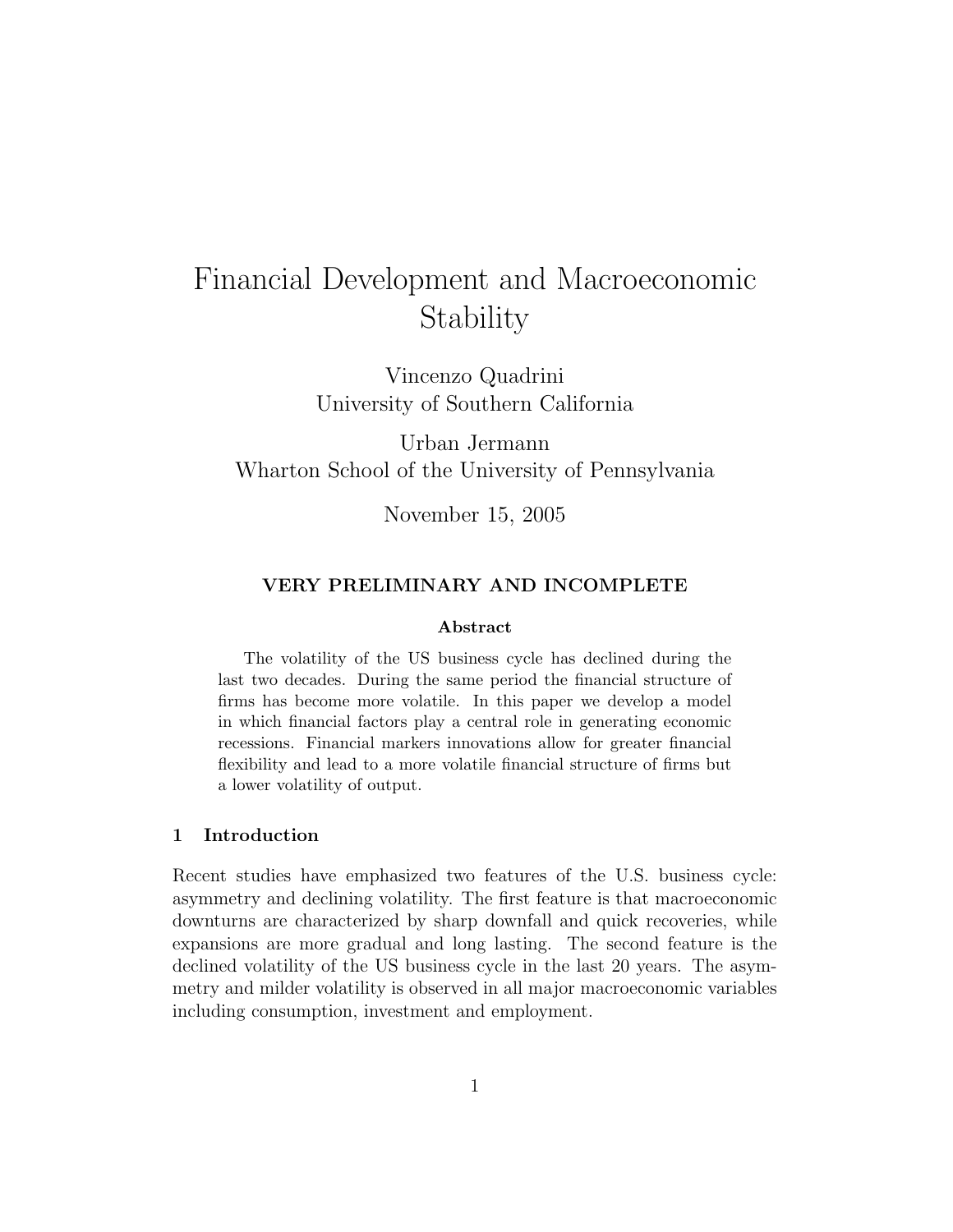In this paper we provide a financial explanation for these business cycle features. Our theory is motivated by the observation of two empirical regularities about the dynamics of the financial structure of firms. First, the value of debt in the business sector drastically drops during a recession. This suggests that recessions are periods in which firms must restructure their financial position. If firms cannot compensate the debt reduction with new equity, it must cut investments and this generates sharper recessions.

The second regularity is that the change in debt and the issue of new equity in the business sector has become more volatile during the last two decades. Because the change in debt and the issue of new equity is negatively correlated, these findings suggest that firms have become more flexible in the choice of their financial structure, perhaps as a consequence of innovations in financial markets. This greater flexibility is, in our theoretical framework, the driving force for the milder business cycle.

We develop a model in which firms finance investments with equity and debt. Debt contracts are not fully enforceable and the ability to borrow is limited by a non-default constraint, which depends on the expected lifetime profitability of the firm. Because the firm looses the market rents after defaulting, the incentive to repay is determined by the loss of these rents which change over the business cycle. In this respect our model is similar to Kiyotaki & Moore (1997). However, our model differs in one important dimension: we allow firms to issue new equity in addition to reinvesting profits. This extra margin plays a central role in our paper. More specifically, it is the greater flexibility in issuing new equity that generates a milder business cycle.

#### 2 Real and financial cycles in the U.S.

The top panel of Figure 1 plots the real nonfarm business output. Each of the five major recessions—outlined by the shaded areas—are characterized by sharp output fall after a phase of relatively stable expansion. The output falls are followed by quick recoveries. In general, expansionary phases are relatively smoother and longer than recessions. This pattern is also observed for the multifactor productivity as shown in the bottom panel of Figure 1. Data on multifactor productivity is released annually by the Bureau of Labor Statistics. To construct the graph in quarterly frequency, we have attributed the yearly value to each sub-quarter. The asymmetry of the business cycle has been emphasized in several empirical studies but there is not an established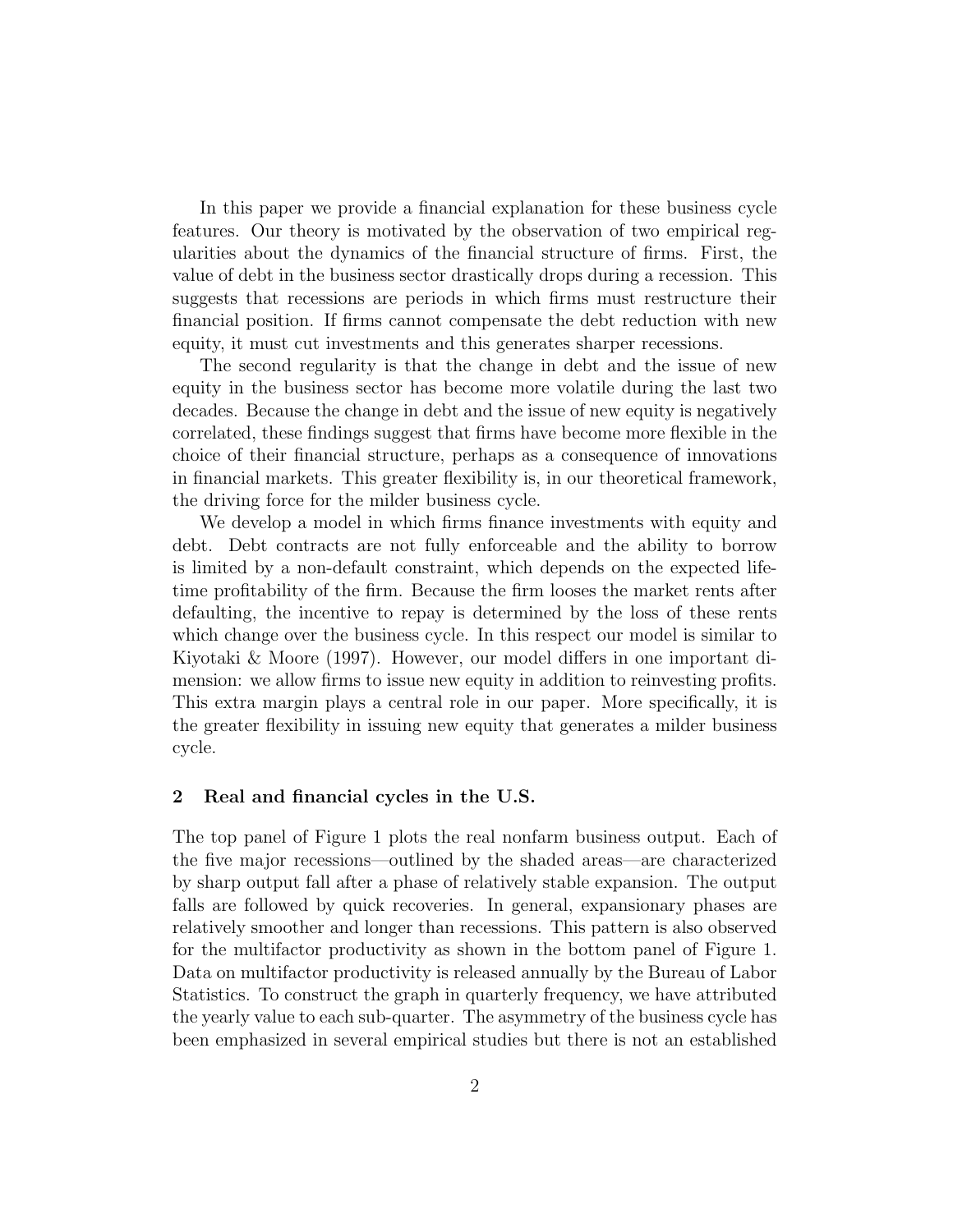and uncontroversial explanation for this finding.



Figure 1: Output and multifactor productivity in nonfarm business sector.

Another important pattern shown by Figure 1 is the reduction in output volatility during the last 20 years. Also this fact has received considerable attention in business cycle studies but the sources of the lower volatility are still under investigation.

The goal of this paper is to study the role of financial market frictions in generating the business cycle asymmetry and the lower volatility. Our study is motivated by some stylized facts about the dynamics of the financial structure of firms shown in Figure 2. Data is from the Flow of Funds. The top panel of Figure 2 plots the credit market liabilities, as a fraction of GDP, in the nonfarm business sector. This variable includes only liabilities that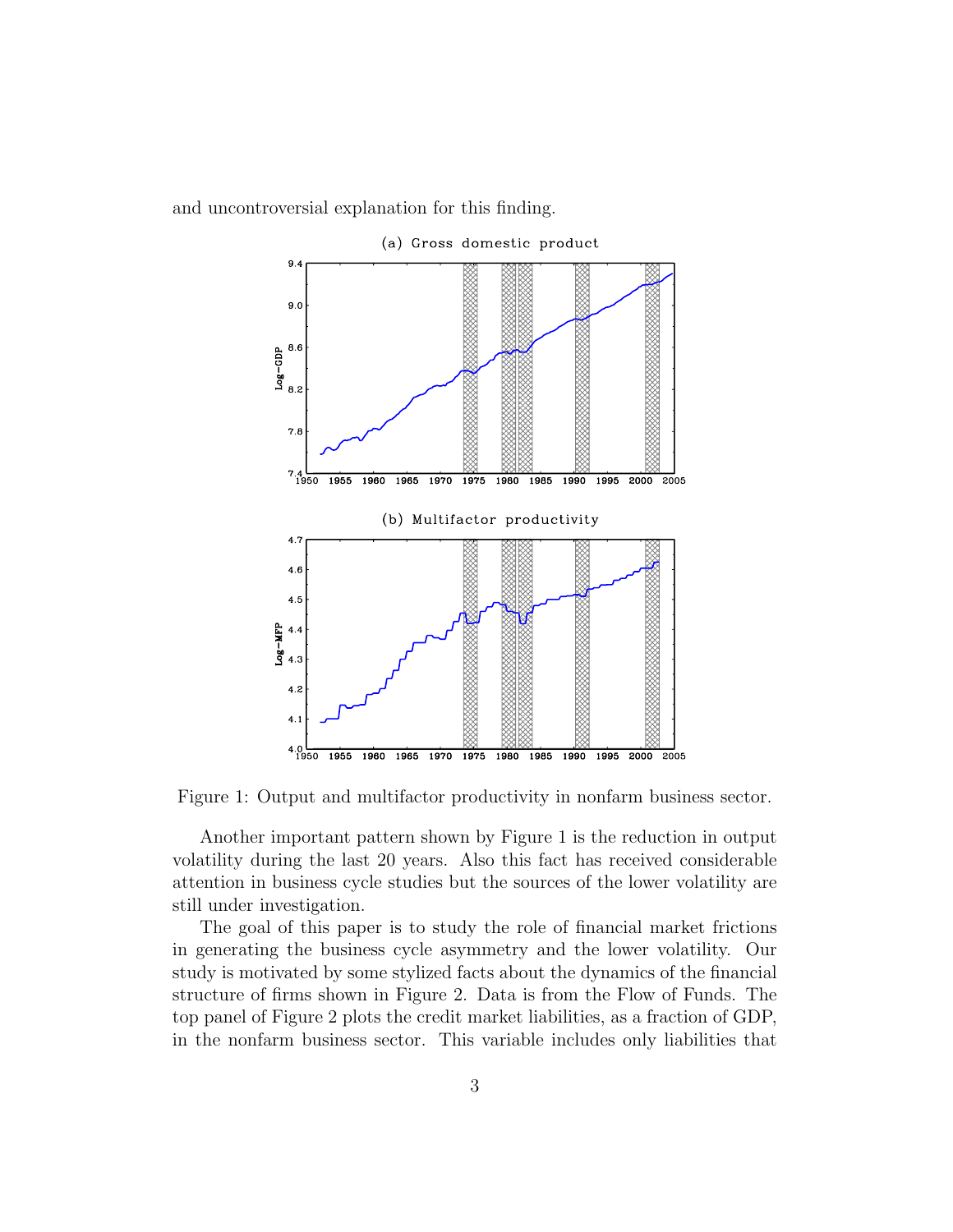are directly related to credit markets instruments. It does not include, for instance, tax liabilities. We refer to this variable as 'outstanding debt'. The shaded areas outline five of the major recessions experienced by the U.S. economy as we did in Figure 1.



(a) Liabilities in nonfarm business sector

Figure 2: Financial structure in the nonfarm business sector.

There are two important patterns to emphasize. The first pattern is that the outstanding debt of nonfarm business companies has increased during the last 50 years. In the early fifties this ratio was only 35 percent while in 2005 it has reached the level of about 85 percent.

The second pattern is the increased volatility of debt. While the debtoutput ratio has been growing at a relatively stable phase during the fifties and sixties, in the last three decades it has displayed large oscillations around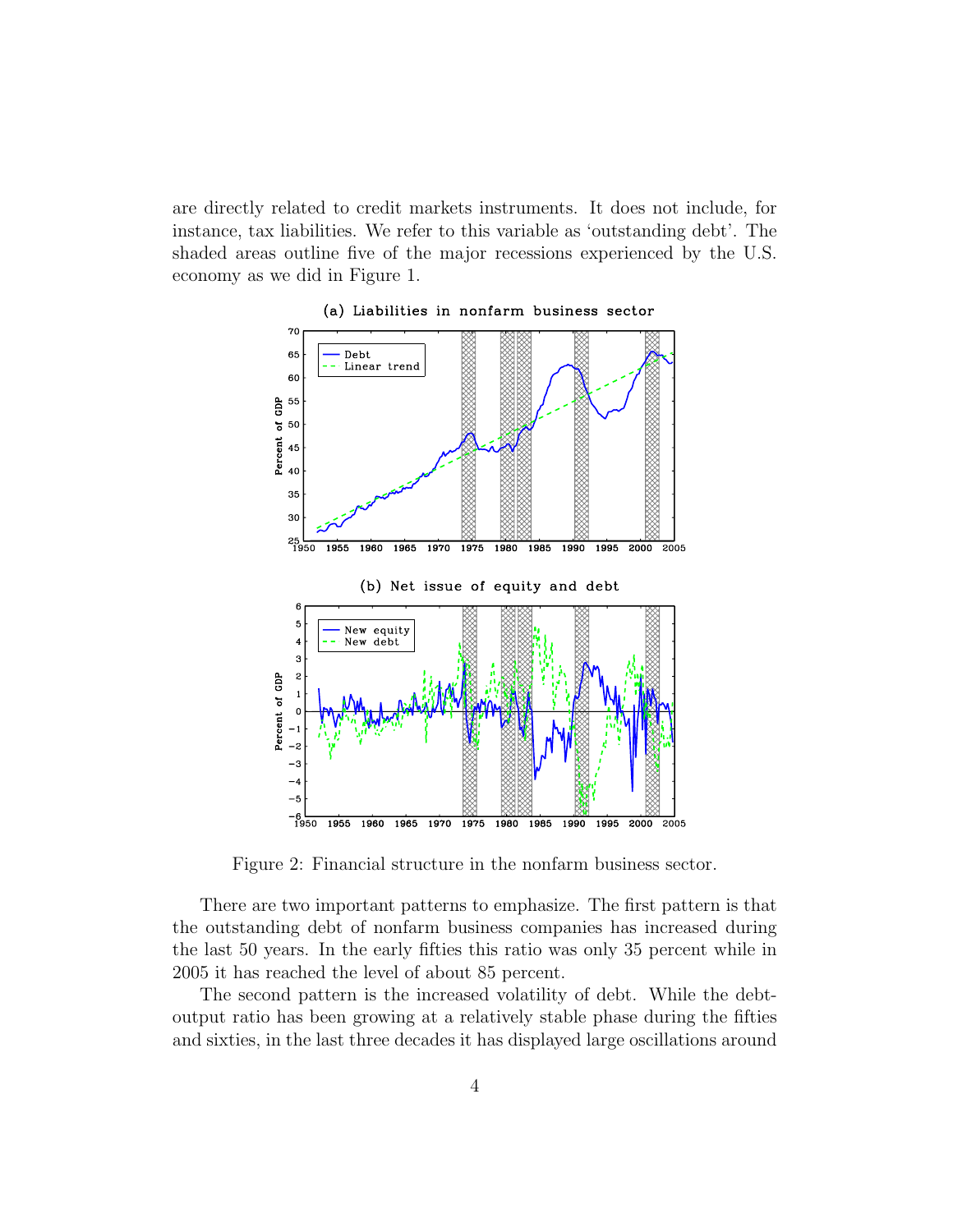the trend, with three major picks: 1975, 1991, 2001. Each of the three picks coincides with a major recession. After the recession, the debt exposure declines drastically. During this period (last three decades of the sample) there are other two major recessions: at the end of the 1970s and at the beginning of the 1980s. These two recessions, however, took place when the debt exposure was already low, relative to the trend, which may explain why the drop in outstanding debt has been relatively small.

The cyclical pattern of debt suggests that recessions lead firms to restructure their financial exposure and the magnitude of the restructuring is particularly severe when the debt exposure is high.

Debt is only one of the sources of financing for the firm. Another important source is equity. The bottom panel of Figure 2 plots the change in the value of debt and the issue of new equities. Both variables are in percentage of GDP.

Also this figure outlines two important facts. The first is that both variables have become more volatile during the last two decades. The second fact is that the issue of new equity is strongly negatively correlated with the change in the value of debt. The correlation coefficient is -0.6. Therefore, the greater volatility of debt has been accompanied by a greater volatility of firm's equity. This suggests that firms have become more flexible in the two main sources of financing: debt and equity.

In summary, the main facts outlined in Figures 1 and 2 are the following:

- 1. Business cycle asymmetry and lower volatility. Downturns are characterized by sharp falls in output and productivity followed by rapid recoveries while booms are more gradual and long-lasting. The magnitude of recessions has declined during the last two decades.
- 2. Greater debt exposure and more volatile leverage. Business leverage shows an upward trend during the last fifty years and it has become more volatile during the last three decades. The leverage picks right before or in the middle of a major recession.
- 3. Pro-cyclicality and greater volatility of equity issue. The issue of new equity increases during recessions and decreases during expansions. The cyclical movements have increased during the last two decades.
- 4. Greater substitution between debt and equity. Changes in the value of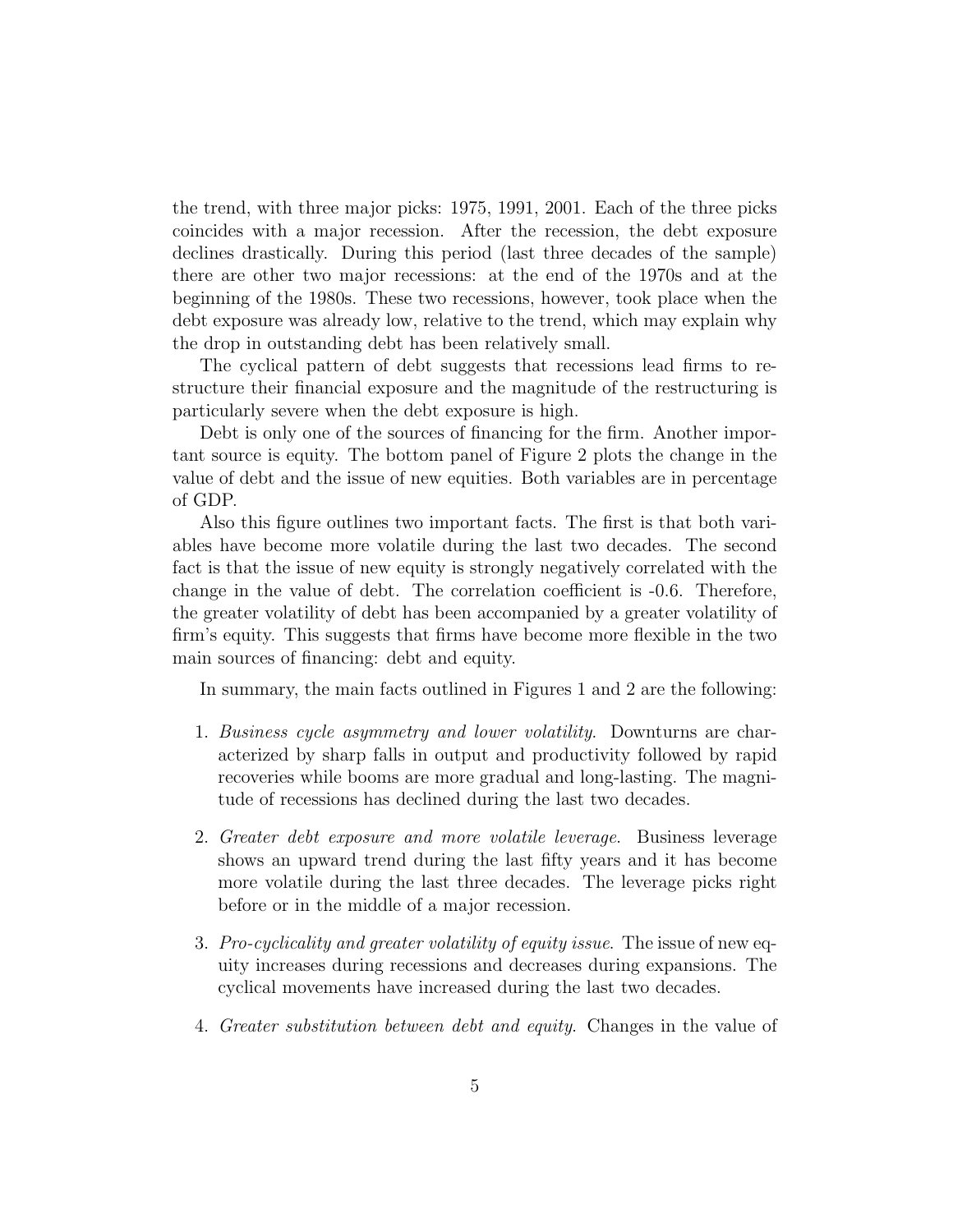debt is negatively correlated with the issue of new equity. The substitution has increased during the last two decades.

The first set of facts have been emphasized in several empirical papers and are well-known. The others are less known and explored in the macro literature. In the next section we present a model with financial market frictions that is consistent with these facts.

#### 3 Changes in the financial sector

Collateralization: Some recent financial market developments have made it easier for firms to pledge their assets to lenders, that is, to relax their collateral constraint. As a major financial innovation, Asset Backed Securities (ABS) created through the process of securitization have become an effective way of debt collateralization. Securitization began in the late 70s as a way to finance residential mortgages. By the second half of the 80s, securitization was used for automobiles, manufactured housing and equipment leasing, as well as for credit cards. Growth has been fast since then and ABS are today an important component of firm financing. According to the The Bond Market Association (2004), ABS issuance overtook the issuance of long term corporate bonds in the third quarter of 2004.

Cost of issuing equity: Kim, Palia, & Saunders (2003) provide some evidence about the behavior of underwriting cost for new equity issues. They show that underwriting spreads for seasoned equity offerings have been on average decreasing during the period 1980-2000. Making the simple comparison between the mean spreads in 1980 and 2000 shows that spreads have decreased by 20 percent over this period.

One of the changes that has contributed to lower the cost of new issues is the ability to make 'shelf' offerings under Rule 415. This was introduced in 1983. Under a shelf offering a firm can issue at short notice, up to a given limit, during a period of 2 years. The study by Bhagat, Marr, & Thompson (1985) found that this additional flexibility had allowed firms to lower offering costs by 13 percent in syndicated issues and 51 percent in non-syndicated issues.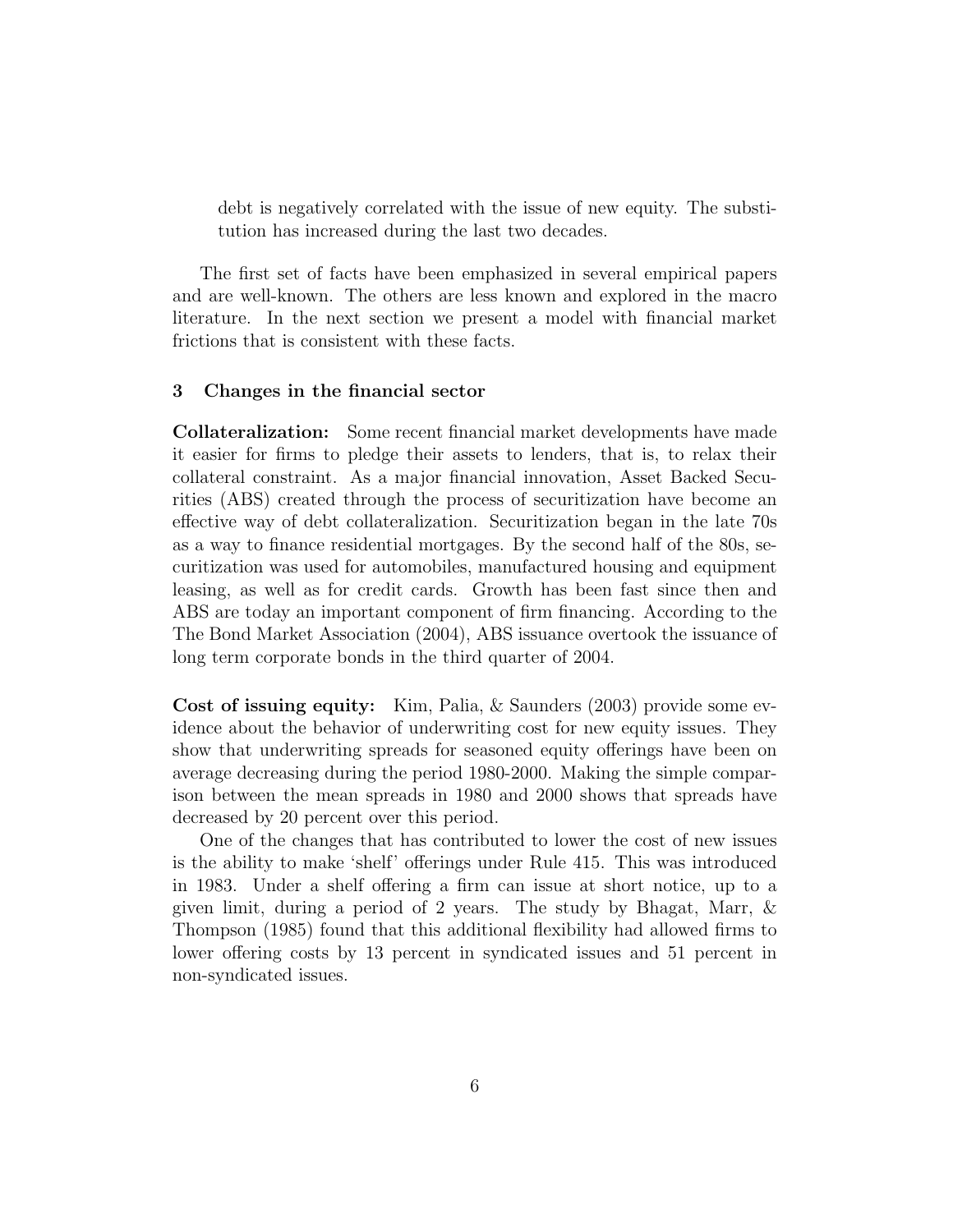#### 4 Model

Production and market structure: There is a continuum of intermediate goods  $x_i$ , indexed in the [0, 1] interval. Intermediate goods are used as inputs in the production of final goods Y according to:

$$
Y = \left(\int_0^1 x_i^{\eta} \mathrm{d}i\right)^{\frac{1}{\eta}}
$$

Each intermediate good is controlled by a single firm that acts as a monopolist. Given the production technology for the final goods, the inverse demand function of intermediate good i is:

$$
p_i = Y^{1-\eta}x_i^{\eta-1}
$$

where  $p_i$  is the price in units of the final good and  $1/(1 - \eta)$  is the elasticity of demand.

The intermediate good is produced with the inputs of capital,  $k_i$ , and labor,  $l_i$ , according to:

$$
x_i = F(k_i, l_i) = A(k_i^{\theta} l_i^{1-\theta})^{\nu}
$$

where A is for the moment a constant and  $\nu$  determines the return to scale. We allows for increasing returns, that is,  $\nu > 1$ . This captures, in simple form, the presence of fix factors and variable capacity utilization. Capital depreciates at rate  $\delta$ .

Given  $w$  the wage rate, the resources of a firm  $i$  after production and the payment of wages can be written as:

$$
(1 - \delta)k_i + Y^{1-\eta}F(k_i, l_i)^{\eta} - w l_i
$$

where the term  $Y^{1-\eta}F(k_i, l_i)^{\eta}$  is the monopoly revenue  $p_ix_i$  after substituting the demand and production functions.

We assume that  $\eta \nu < 1$  so that the revenue function is strictly concave in the output of the firm. In a symmetric equilibrium,  $k_i = K$  and  $l_i = L$ for all firms, and therefore,  $Y = F(K, L) = A(K^{\theta}L^{1-\theta})^{\nu}$ . This implies that in aggregate the revenue function is homogenous of degree  $\nu$ .

Before proceeding, it will be convenient to derive the optimal input of labor. This solves the first order condition  $\eta Y^{1-\eta} F(k_i, l_i)^{\eta-1} F_l(k_i, l_i) = w$ . This condition defines the input of labor as a function of  $Y$ ,  $w$  and  $k_i$ , that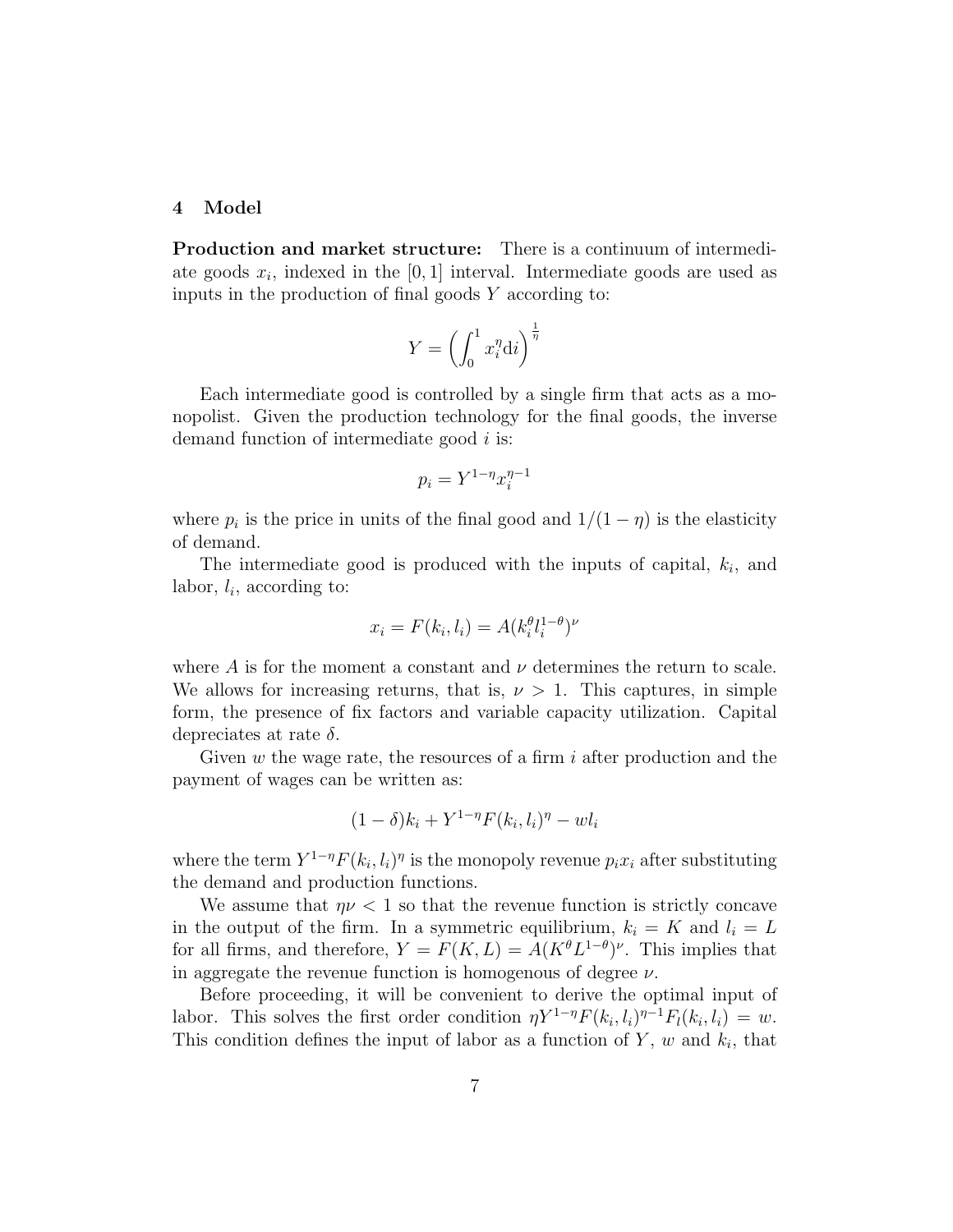is,  $l(Y, w, k<sub>i</sub>)$ . We can then express the firm's resources (net of wages) as a function of these three variables, that is:

$$
\pi(Y, w, k_i) = (1 - \delta)k_i + Y^{1 - \eta} F(k_i, l(Y, w, k_i))^\eta - w l(Y, w, k_i)
$$

Firms and finance: There is a continuum of firms. Each firm produces an intermediate input  $x_i$  and acts as a monopolist in that particular market. The firm retains the control of its market with probability p. Because there is a continuum of firms, the law of large numbers implies that in each period a fraction  $1 - p$  of firms lose their markets. These markets are acquired by new firms. The probability  $p$  is stochastic and follows a first order Markov process with transition probability  $\Gamma(p'/p)$ . The change in p is the only source of uncertainty in the model. It is the change in  $p$  that affects the market valuation of a firm, and therefore, changes in asset prices.

Firms maximize the expected discounted value of dividends, that is,

$$
E_0 \sum_{t=0}^{\infty} \alpha_t d_{i,t}
$$

where  $\alpha_t$  is the firm's discount factor *t*-periods ahead. This is derived from the maximization of the shareholders' welfare as specified below.

Firms finance the input of capital with equity and debt. The issue of new equities is costly. Given  $n_{i,t}$  the new equities, the issuing cost is  $\kappa n_{i,t}^2$ . The convexity of this cost is consistent with the work of Hansen & Torregrosa (1992) and Altinkilic & Hansen (2000). These studies show that underwriting fees paid by corporations for seasoned equity offers display increasing marginal cost in the size of the offering. A broader definition of the cost of new equity issues would also include other considerations that are likely to depend on the size of the issue.<sup>1</sup>

Given the issuing cost, the budget constraint of the firm is:

$$
\pi(Y_t, w_t, k_{i,t}) + R_t b_{i,t+1} + n_{i,t} - \kappa n_{i,t}^2 = b_{i,t} + d_{i,t} + k_{i,t+1}
$$

The firm starts with resources  $\pi(Y_t, w_t, k_{i,t})$  to which it adds the funds raised with the new debt,  $R_t b_{i,t+1}$ , and the new equity (net of the issuing cost). The

<sup>1</sup>For instance, to the extent that seasoned equity offerings are interpreted as signalling managers and shareholders the belief that shares are currently overvalued, increasing marginal cost seems a reasonable conjecture. Alternatively, to the extent that larger issues are more risky for the issuer, the cost might be increasing in the size of the issue.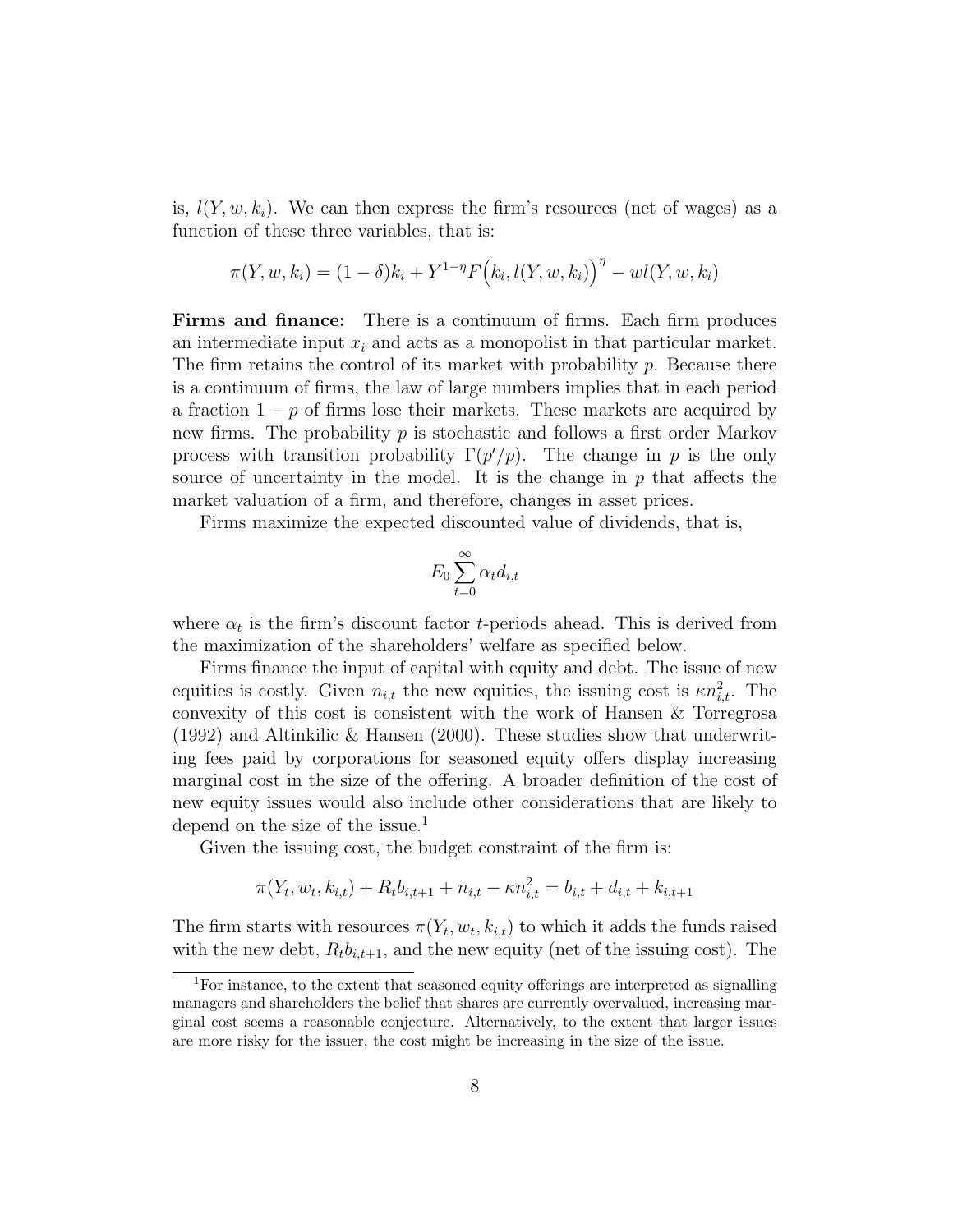total resources are then used to pay back the previous debt, to distribute dividends and to finance the new capital.

In order to create a peaking order in the choice of equity and debt, we assume that interest payments are tax deductable from the earnings of the firm. Given  $r_t$  the interest rate and  $\tau$  the tax rate, the effective cost of debt is  $r_t(1-\tau)$ . Hence, the present value of one unit of debt is  $R_t = 1/[1+r_t(1-\tau)]$ . We adopt this simple specification of the tax system to limit the notational complexity of the model.

Because new equities are costly, the firm would not raise equities when it distributes dividends. Therefore, choosing a positive value of  $n_{i,t}$  is equivalent to have negative dividends. We can then rewrite the budget constraint compactly as follows:

$$
\pi(Y_t, w_t, k_{i,t}) + R_t b_{i,t+1} = b_{i,t} + \varphi(d_{i,t}) + k_{i,t+1}
$$

where the function  $\varphi$  is defined as:

$$
\varphi(d_{i,t}) = \begin{cases} d_{i,t} & \text{if } d_{i,t} \ge 0 \\ d_{i,t} + \kappa \cdot d_{i,t}^2 & \text{if } d_{i,t} < 0 \end{cases}
$$

If dividends are positive, the resources of the firm are reduced by  $d_{i,t}$ . If the dividends are negative, implying that the firm raises new equities, the increase in the firm's resources is net of the cost  $\kappa d_{i,t}^2$ .

The parameter  $\kappa$  captures the degree of market incompleteness. When  $\kappa = 0$  the economy is equivalent to a frictionless set-up. In the polar case in which  $\kappa = \infty$ , dividends cannot be negative and the only way to increase equities is by reinvesting profits. With  $\kappa = \infty$  our framework is similar to other models such as Kiyotaki & Moore (1997). We will see later, however, that the ability to issue new equity changes the dynamic properties of the model and will be key to capture the stylized facts described earlier.

The ability to borrow is bounded by the limited enforceability of debt contracts. Once the firm has received the loan, it can repudiate the debt and distribute part of the firm's resources to its shareholders. Let  $\phi$  be the fraction of the debt that can be recovered by the lender if the firm defaults. Therefore, the value of defaulting is  $k_{i,t+1} - \phi b_{i,t+1}$ . We are assuming that the firm looses the market for the intermediate good after defaulting.

Incentive-compatibility requires,

$$
E_t \sum_{j=1}^{\infty} \alpha_{t+j} d_{i,t+j} \ge k_{i,t+1} - \phi b_{i,t+1}
$$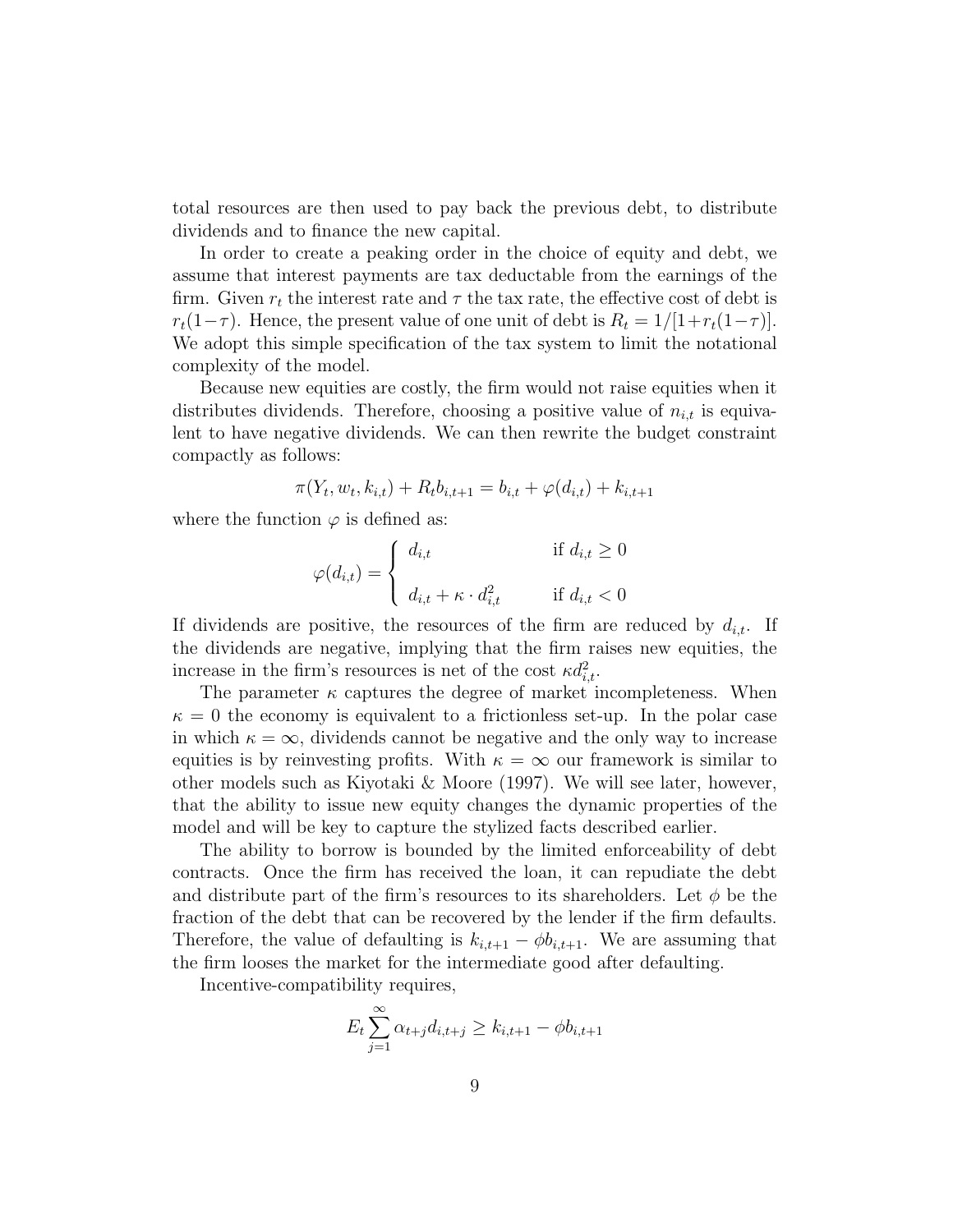that is, the value of the firm can not be smaller than the value of defaulting. The important feature of the model is that the borrowing limit is endogenous and depends on the valuation of the firm. More specifically, the borrowing limit is relaxed when the value of the firm (the left-hand-side term) increases. The survival probability  $p$  plays a crucial role in the determination of this value because it affects the discount factor  $\alpha_j$ .

The last assumption we make is that there is no cost to transfer funds from one firm to the other. This implies that, when a firm is liquidated and a new firm is created, the funds of the exiting firm can be transfer without any cost to the new firm. This assumption greatly simplifies the analysis because it insures that all firms are alike (representative firm). The alternative would be to assume that new firms are also subject to the cost of issuing new equity. In this case they would experience a transition period and there would be a heterogeneous distribution of firms which, however, should not change the main properties of the model.

Households: We close the model by specifying the household sector which is populated by a continuum of homogeneous consumers with lifetime utility:

$$
E_0 \sum_{t=0}^{\infty} \beta^t U(c_t, h_t)
$$

where  $c_t$  is consumption,  $h_t$  is labor and  $\beta$  is the intertemporal discount rate. Households are the owners (shareholders) of the firms. In addition to equity they also own non-contingent bonds. The households' budget constraint is:

$$
w_t h_t + b_t + s_t(\bar{d}_t + p_t q_t) = \frac{b_{t+1}}{1+r_t} + s_{t+1} q_t + c_t
$$

where  $w_t$  and  $r_t$  are the wage and interest rates,  $b_t$  is the bond (inclusive of the interest),  $s_t$  the equity shares,  $\overline{d}_t$  the dividend payments from each share and  $q_t$  is the market price of equity for surviving firms. Each household owns a diversified portfolio. The payments of this portfolio,  $\bar{d}_t$ , include the liquidation value of exiting firms. Because only a fraction  $p_t$  survives to the next period, the price  $q_t$  is multiplied by this probability.

The first order conditions with respect to labor,  $h_t$ , next period bonds,  $b_{t+1}$ , and next period shares,  $s_{t+1}$ , are:

$$
w_t U_c(c_t, h_t) + U_h(c_t, h_t) = 0
$$
\n(1)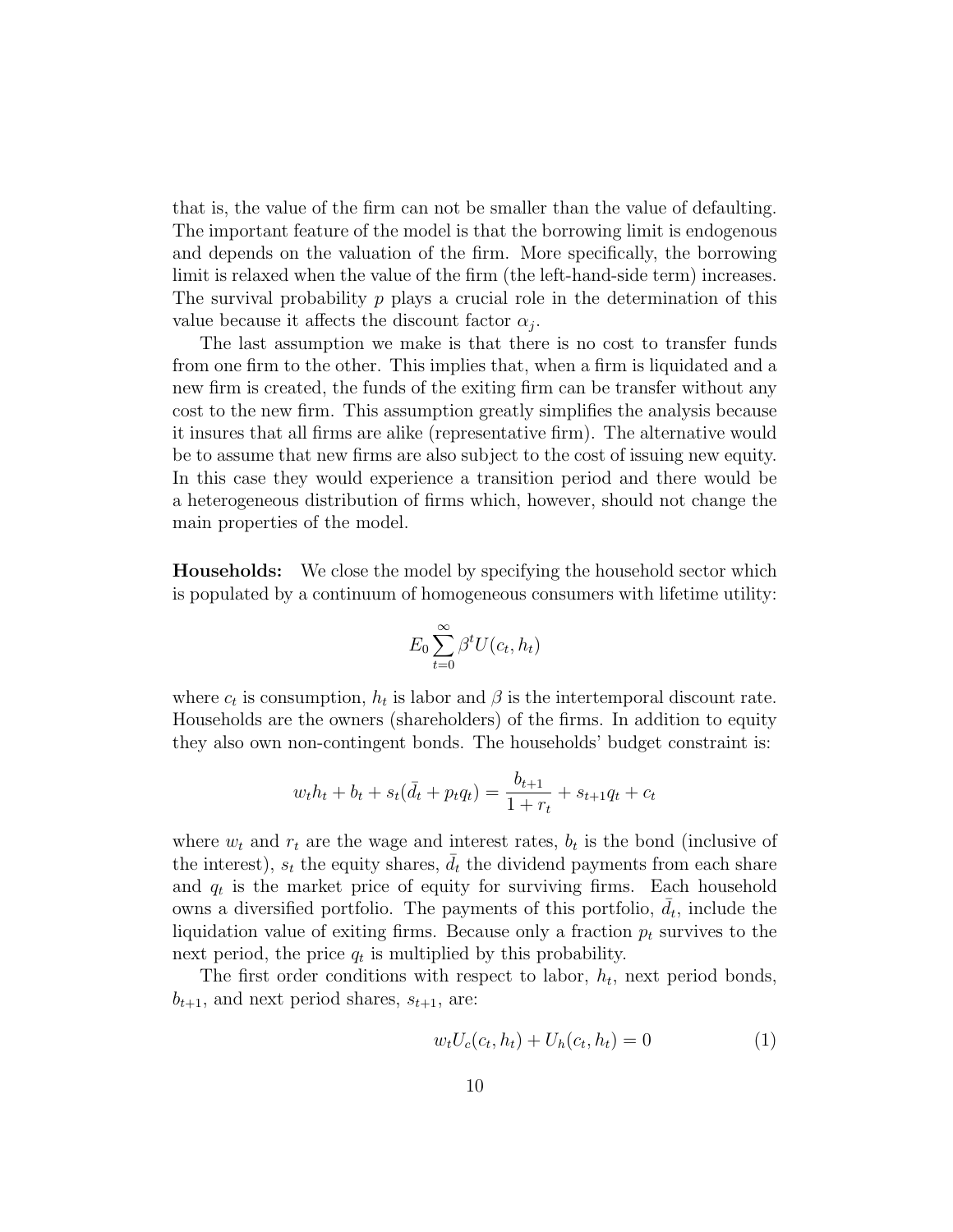$$
U_c(c_t, h_t) - \beta (1 + r_t) EU_c(c_{t+1}, h_{t+1}) = 0 \tag{2}
$$

$$
U_c(c_t, h_t)q_t - \beta E(\bar{d}_{t+1} + p_t q_{t+1})U_c(c_{t+1}, h_{t+1}) = 0
$$
\n(3)

These are standard optimizing conditions for the household's problem. The first two conditions are important for determining the supply of labor and the risk-free interest rate. The last condition determines the market price of equity. After re-arranging and using forward substitution, the price of equity can be written as:

$$
q_t = E_t \left( \sum_{j=1}^{\infty} \frac{(\Pi_{t=0}^{j-2} p_{t+t}) \cdot \beta^j \cdot U_c(c_{t+j}, h_{t+j})}{U_c(c_t, h_t)} \right) \bar{d}_{t+j}
$$

Firms' optimization is consistent with households' optimization. Therefore, conditional on survival, the discount factor used by firms is:

$$
\alpha_{t+j} = \frac{(\Pi_{t=0}^{j-2} p_{t+t}) \cdot \beta^j \cdot U_c(c_{t+j}, h_{t+j})}{U_c(c_t, h_t)}
$$

This expression makes clear that a persistent fall in the survival probability p affects negatively the market value of shares.

#### 5 Recursive problem and equilibrium

We write the maximization problem of the firm recursively. Let  $\alpha(s,s') =$  $\beta U_c(c',h')/U_c(c,h)$  be the one-period ahead discount factor. Conditional on survival, the firm chooses  $d, k', b'$  to maximize:

$$
V(\mathbf{s};k,b) = \max_{d,k',b'} \left\{ d + E\alpha(\mathbf{s}, \mathbf{s'}) \overline{V}(\mathbf{s'}; k', b') \right\}
$$
(4)

subject to:

$$
\pi(Y, w, k) + Rb' - b - \varphi(d) - k' = 0
$$

$$
E\alpha(\mathbf{s}, \mathbf{s}')\overline{V}(\mathbf{s}'; k', b') \ge k' - \phi \cdot b'
$$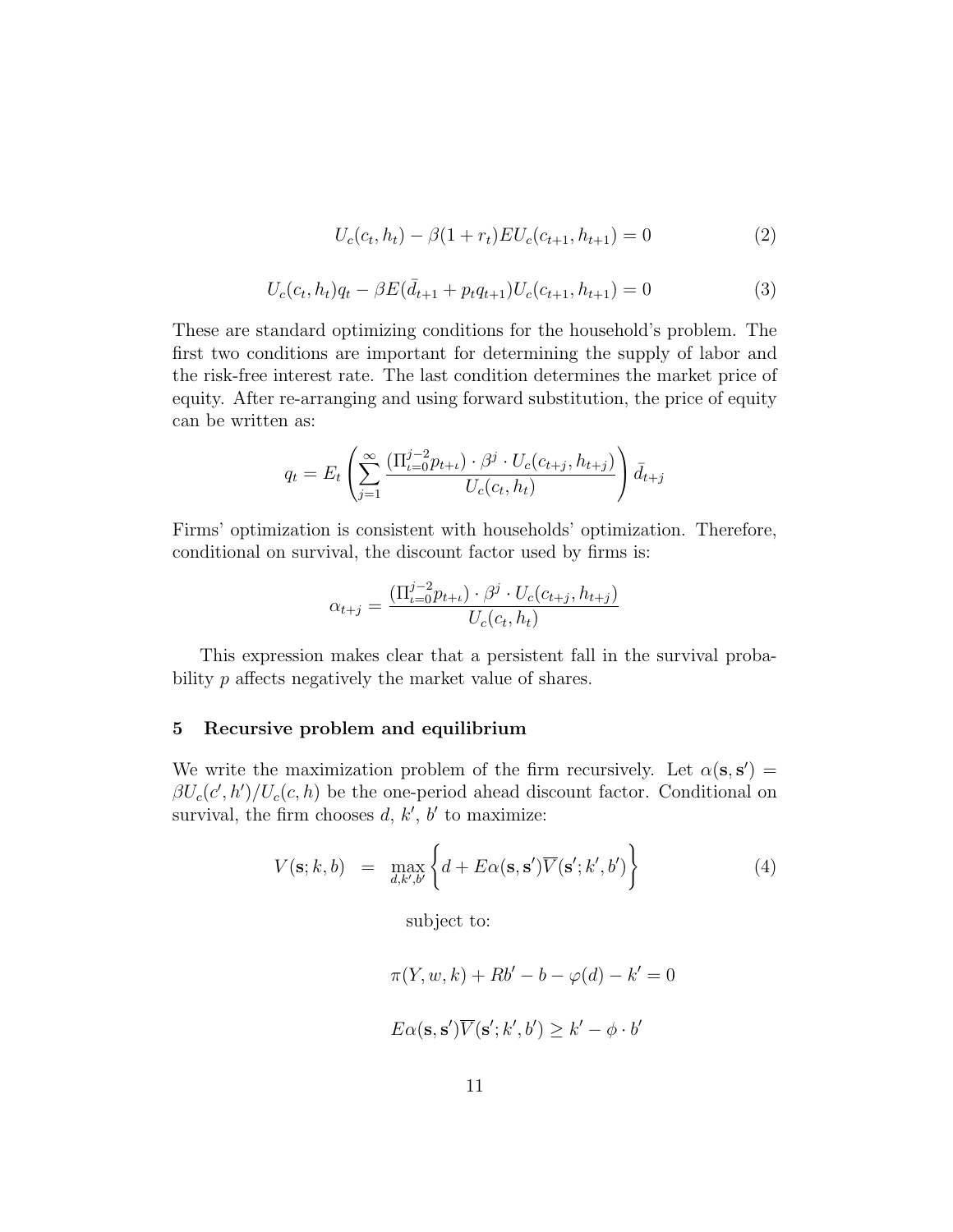The function  $V(\mathbf{s}; k, b)$  is the value of the firm conditional on survival while the function  $\overline{V}(\mathbf{s}; k, b)$  is the value before knowing the survival shock. This is given by:

$$
\overline{V}(\mathbf{s};k,b) = p \cdot V(\mathbf{s};k,b) + (1-p) \cdot \left[ \pi(Y,w,k) - b \right] \tag{5}
$$

Both functions depend on the aggregate states s. These are given by the survival probability  $p$ , the aggregate capital  $K$ , and the aggregate bonds B. The optimization problem is subject to two constraints: the budget constraint and the enforcement constraint. The firm takes as given the wage rate w, the interest rate r (and R), the aggregate production Y, the discount factor  $\alpha(\mathbf{s}, \mathbf{s}')$  and the law of motion for the aggregate states,  $\mathbf{s}' = H(\mathbf{s})$ .

The first order conditions are:

$$
(1+\mu)E\alpha(\mathbf{s}, \mathbf{s}')\overline{V}_{k'}(\mathbf{s}'; k', b') - \frac{1}{\varphi'(d)} - \mu = 0
$$
\n(6)

$$
(1+\mu)E\alpha(\mathbf{s}, \mathbf{s}')\overline{V}_{b'}(\mathbf{s}'; k', b') + \frac{R}{\varphi'(d)} + \phi\mu = 0
$$
\n(7)

and the envelope conditions are:

$$
\overline{V}_k(\mathbf{s}; k, b) = \pi_k(Y, w, k) \left[ \frac{p}{\varphi'(d)} + 1 - p \right]
$$
 (8)

$$
\overline{V}_b(\mathbf{s}; k, b) = -\left[\frac{p}{\varphi'(d)} + 1 - p\right]
$$
\n(9)

where  $\mu$  is the Lagrange multiplier for the non-default constraint and the term  $\varphi'(d)$  is 1 if the firm pays dividends and smaller than 1 if the firm issues new equities. See the appendix for the detailed derivation of the first order and envelope conditions.

We can now provide the definition of a recursive general equilibrium. The sufficient set of aggregate states are given by the survival probability  $p$ , the aggregate capital  $K$ , and the aggregate bonds  $B$ .

Definition 5.1 (Recursive equilibrium) A recursive competitive equilibrium is defined as a set of functions for (i) households' policies  $c(s)$ ,  $h(s)$ ; (ii) firms' policies  $d(s; k, b)$ ,  $k(s; k, b)$  and  $b(s; k, b)$ ; (iii) firms' value function  $V(\mathbf{s}; k, b)$ ; (iv) aggregate prices  $w(\mathbf{s})$  and  $r(\mathbf{s})$ . Such that: (i) household's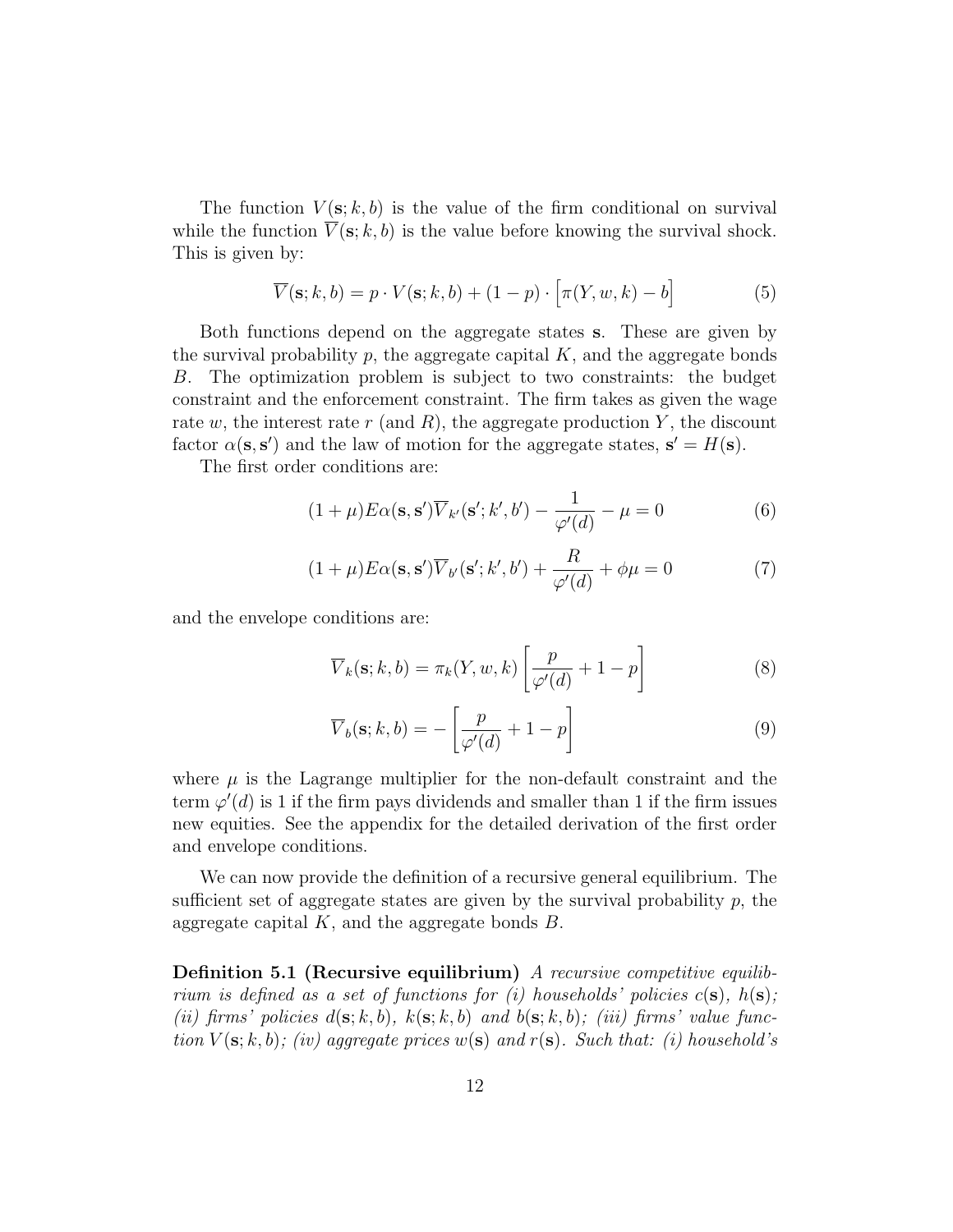policies satisfy the optimality conditions  $(1)-(2)$ ; (ii) firms' policy are optimal and  $V(\mathbf{s}; k, b)$  satisfies the Bellman's equation (4); (iii) the wage and interest rates are the equilibrium clearing price in the labor and bond markets; (iv) the law of motion  $H(s)$  is consistent with individual decisions and the stochastic process for p.

#### 6 Dynamic Properties

To illustrate some of the properties of the model, it will be convenient to consider the simple case in which the economy is affected by an unexpected and permanent change in the survival probability. Suppose that the economy is in a steady state equilibrium with a non-stochastic  $\bar{p}$ . At time t, the survival probability switches unexpectedly and permanently to either  $p^L < \bar{p}$ or  $p^H > \bar{p}$ . There is no uncertainty after switching. We have the following property:

#### Property 1 The no-default constraint is always binding.

This property can be shown as follows. Substituting the envelope condition (9) and using  $\alpha(\mathbf{s}, \mathbf{s}') = 1/(1+r)$ , equation (7) can be written as:

$$
(1 + \mu) \left[ \frac{p}{\varphi'(d')} + 1 - p \right] \varphi'(d) = (1 + r)R + (1 + r)\phi\mu \tag{10}
$$

Let's observe first that  $\varphi'(d) \leq \varphi'(d') \leq 1$ . In fact, if the firm pays dividends in the current period, the persistence of the shock implies that the firm will also pay dividends in the next period. Therefore,  $\varphi'(d)$  =  $\varphi'(d') = 1$ . Let's consider now the case in which the firm does not pay dividends in the current period, and therefore,  $\varphi'(d) < 1$ . By retaining earnings the firm increases the next period equity. Therefore, the marginal value of equity cannot be higher in the next period, that is,  $\varphi'(d) \leq \varphi'(d')$ . Because  $(1+r)R > 1$ , the fact that  $\varphi'(d) \leq \varphi'(d') \leq 1$  implies that condition (10) is satisfied only if  $\mu > 0$ .

This result has a simple intuition. The firm would like to reduce equity by paying dividends and finance capital with debt. The no-default constraint, however, will prevent the firm from excessive borrowing. This result does not necessarily hold when future values of p are stochastic. In general, however, it will hold if the tax rate  $\tau$  is sufficiently large and p highly persistent.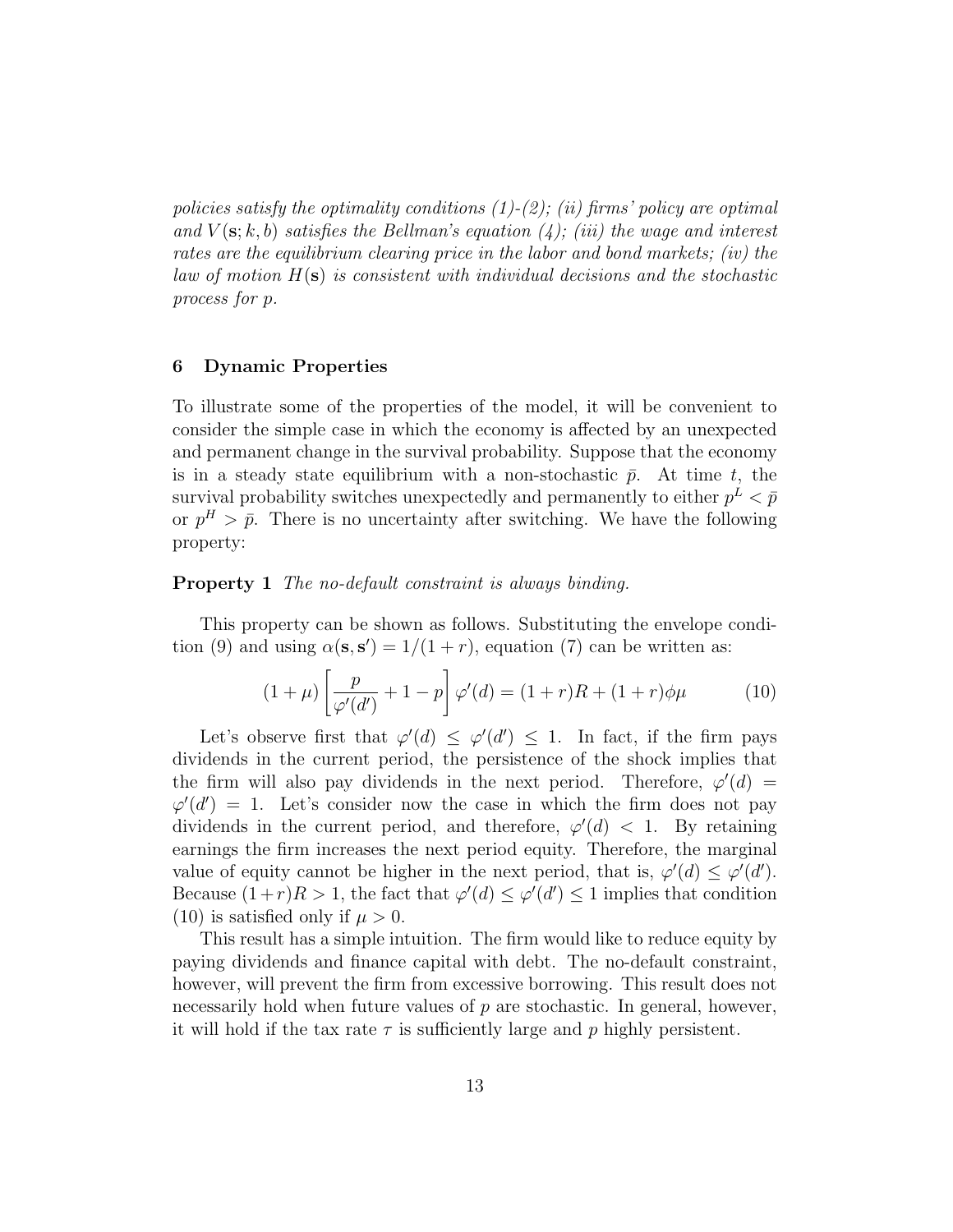**Property 2** If  $\kappa = 0$ , aggregate investment and output are not affected by changes in p.

To show this, suppose that current and future values of output  $Y$ , wages w, hours h and households' consumption c, are not affected by p. Because  $\alpha = \beta U_c(c',h')/U_c(c,h)$  and  $\beta(1+r)EU_c(c',h')/U_c(c,h) = 1$ , the constancy of consumption implies that the discount factor and the interest rate are constant and equal to  $\alpha = \beta$  and  $r = 1/\beta - 1$ . Taking into account that  $\varphi'(d)$  is always equal to 1 when  $\kappa = 0$ , condition (6) can be written as:

$$
\pi_k(Y', w', k') = 1 + r \tag{11}
$$

The constancy of  $r$  then implies that  $k'$  must also be constant. This confirms our guess that output, wages, hours and consumption are not affect by changes in p.

The economy with  $\kappa = 0$  is equivalent to the complete market economy in which production is only affected by shocks to productivity (which we have ignored so far). When the ability to borrow falls, the firm simply replaces debt with equity and keeps investment at the optimal level. When  $\kappa$  is positive, however, new equity are costly and the firm replaces the debt only partially. Therefore, our asset prices shocks affect the real sector of the economy only if there are financial market frictions. The following properties characterizes the economy with financial market frictions, that is,  $\kappa > 0$ .

**Property 3** The response of capital is asymmetric. It does not change after a permanent switch to  $p^H$  but it temporarily falls after a switch to  $p^L$ .

To show this, let's compare the case in which the survival probability increases to the case in which it falls.

**Stock market boom:** Suppose that there is a permanent switch to  $p^H$ . Because of the higher survival, the value of the firm increases. If the firm does not distribute dividends, the non-default constraint would not be binding. But we have seen above that this constraint is always binding. Therefore, the firm must distribute dividends in both the current and future periods. This implies that  $\varphi'(d) = \varphi'(d') = 1$  and condition (6) can be written as in  $(11).$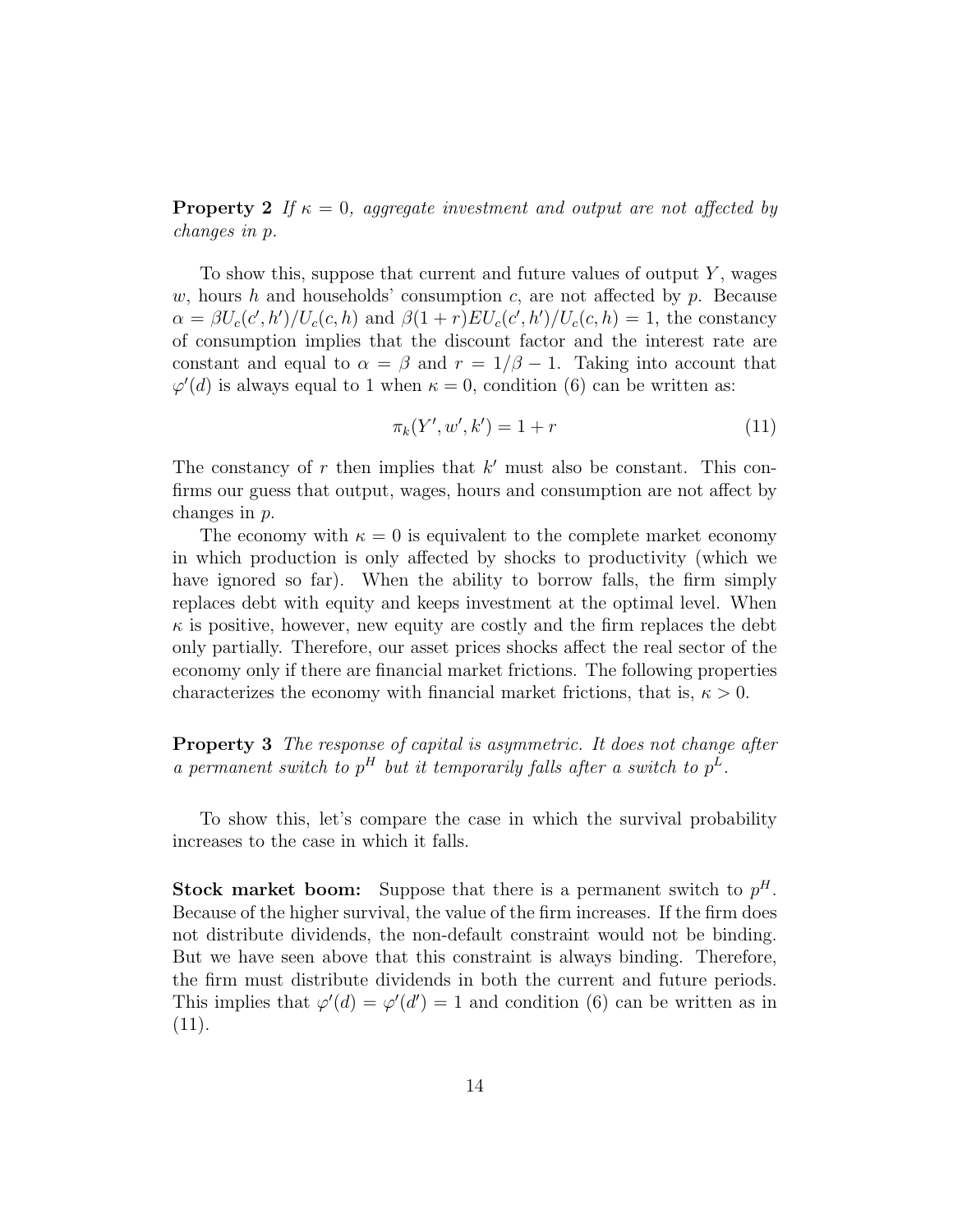The optimality condition before the shock takes the same form because in the steady state the firm pays dividends and  $\varphi'(d) = 1$ . However, the interest rate r may differ. We want to show now that r is the same before and after the shock. We show this by showing that all the optimality conditions are satisfied if r does not change.

Suppose that current and future output Y, wages  $w$ , hours  $h$ , and households' consumption c, are not affected by the change in p. Because  $\alpha =$  $\beta U_c(c',h')/U_c(c,h)$  and  $\beta(1+r)EU_c(c',h')/U_c(c,h) = 1$ , the constancy of consumption and labor implies that the discount factor and the interest rate are constant and equal to  $\alpha = \beta$  and  $r = 1/\beta - 1$ . Therefore, the interest rate r does not change. Taking into account that  $\varphi'(d) = 1$ , equations (7) and (9) imply that  $1 + \mu = (1 + r)R + (1 + r)\phi\mu$ . Because r stays constant, then condition (11) implies that the capital does not change, that is,  $k' = k$ . This confirms our guess that output, wages, hours and consumption are not affected by an increase in p.

Stock market crash: Let's consider now the case of a permanent switch to  $p<sup>L</sup>$ . This leads to a fall in the value of the firm. If the default constraint was binding (as established above), then b and k must decrease if the cut in dividends is not sufficient to maintain the same input of capital. This will be the case when the fall in the value of the firm is large. To see this, consider the no-default constraint:

$$
\alpha \overline{V}(\mathbf{s}'; k', b') \geq k' - \phi b'
$$

This constraint was satisfied with the equality sign in the previous period when  $\overline{V}(\mathbf{s}';k',b')$  was higher. Suppose that, after the fall in  $\overline{V}(\mathbf{s}';k',b')$ , the firm maintains the same capital,  $k' = k$ , and the same debt,  $b' = b$ . Because the constraint was satisfied with the equality sign in the previous period, the constraint will be violated in the current period, unless  $b'$  is reduced. The reduction in  $b'$  can be compensated by a reduction in  $d$ . If the fall in  $p$ is large, this requires negative values of  $d$ , that is, the issue of new equity. However, the convexity of the issuing cost imposes a limit to the use of this margin. Once the firm has reached this limit, it must reduce investment. The reduction in investment induces a change in all other variables including consumption, hours worked, interest rate and wages.

To summarize, there is an asymmetry in the response of the economy to large changes in asset prices. After an asset price drop the firm cannot reduce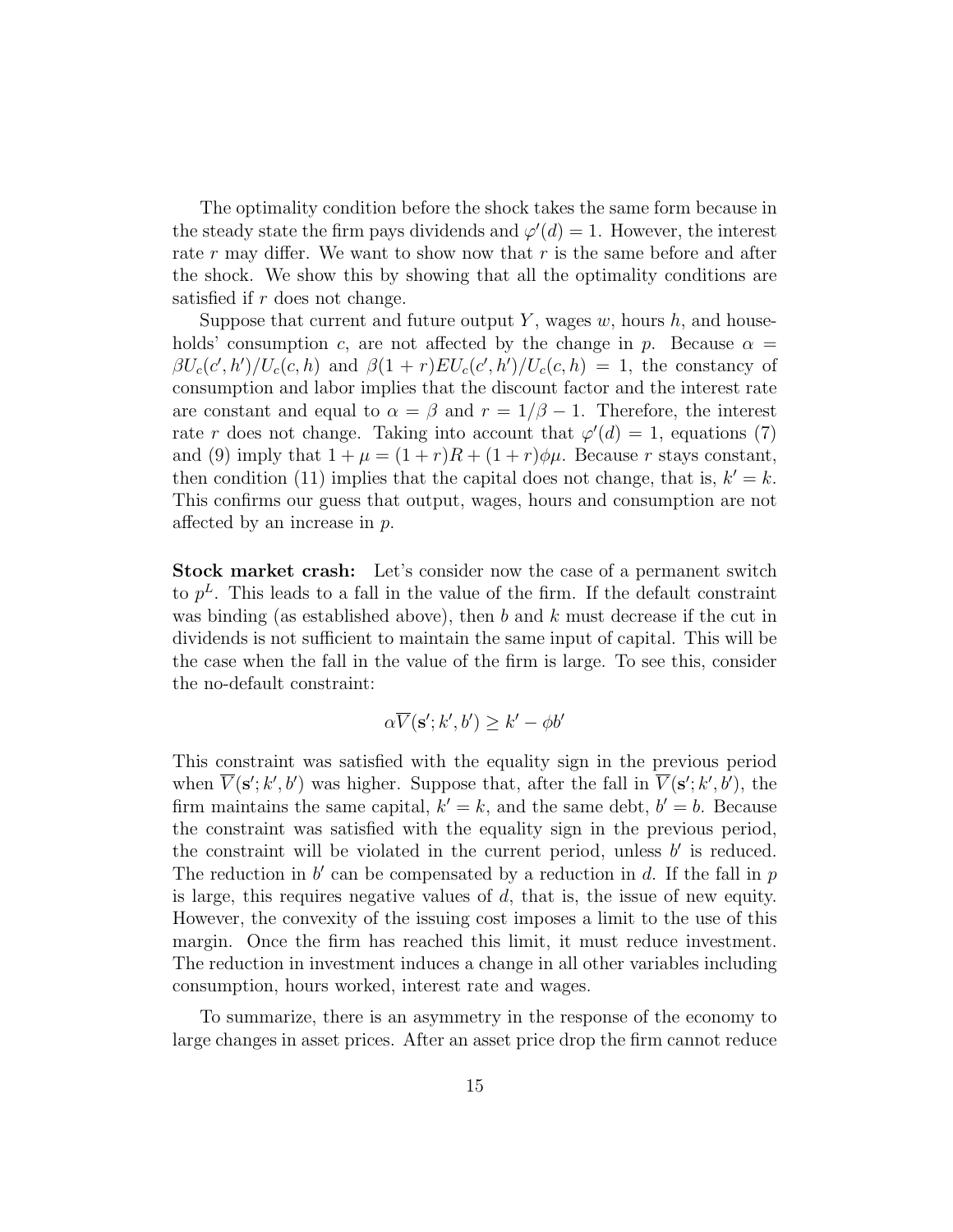the dividends below zero and the increase in equity cannot fully compensate the reduction in debt. As a result, the firm must cut investments. After an asset price boom, instead, the firm simply replaces equity with debt (by distributing more dividends).

It is important to emphasize that the asymmetry described above and more in general the impact of  $p$  on the real sector of the economy, derive from the particular structure of the cost of issuing equity: the firm incurs a cost when it increases equity but there is no cost in reducing equity.

#### 7 Quantitative properties

In this section we use a parameterized version of the model to show how the economy responds to shocks and how the responses change with innovations in the financial system.

**Parameterization:** Assuming that a period is a quarter, we assign the following parameter values. The discount rate is set to  $\beta = 0.99$ . The utility function takes the form  $U(c_t, h_t) = \ln(c_t) - Bh_t$  with the parameter B such that the steady state value of h is 0.33.

The production function is parameterized as follows. We normalize A to 1 and set the return to scale parameter  $\nu = 1.45$ . The parameter  $\theta$  is assigned the value of 0.37 so that the capital income share is 0.4. Capital depreciates at rate  $\delta = 0.02$  and the fraction of debt that can be recovered in case of default is  $\phi = 0.25$ . The elasticity parameter is set to  $\eta = 0.655$  so that the return to scale in the revenues of the firm is  $\nu\eta = 0.95$ . The implied elasticity of demand for the firm is 2.9.

The probability of market survival can take two values— $p^L = 0.91$  and  $p^H = 0.99$ —with transition probabilities:

$$
\Gamma(p'/p) \;=\; \left[\begin{array}{cc}0.9 & 0.1\\0.1 & 0.9\end{array}\right]
$$

Finally, the cost parameter for new equities is set to  $\kappa = 1$  and the tax rate to  $\tau = 0.3$ . The full set of parameter values are reported in Table 1.

Response to shocks: Suppose that the probability of market survival has been  $p<sup>H</sup> = 0.99$  for a long period of time and the economy has converged to the long-term equilibrium. Starting from this equilibrium, the market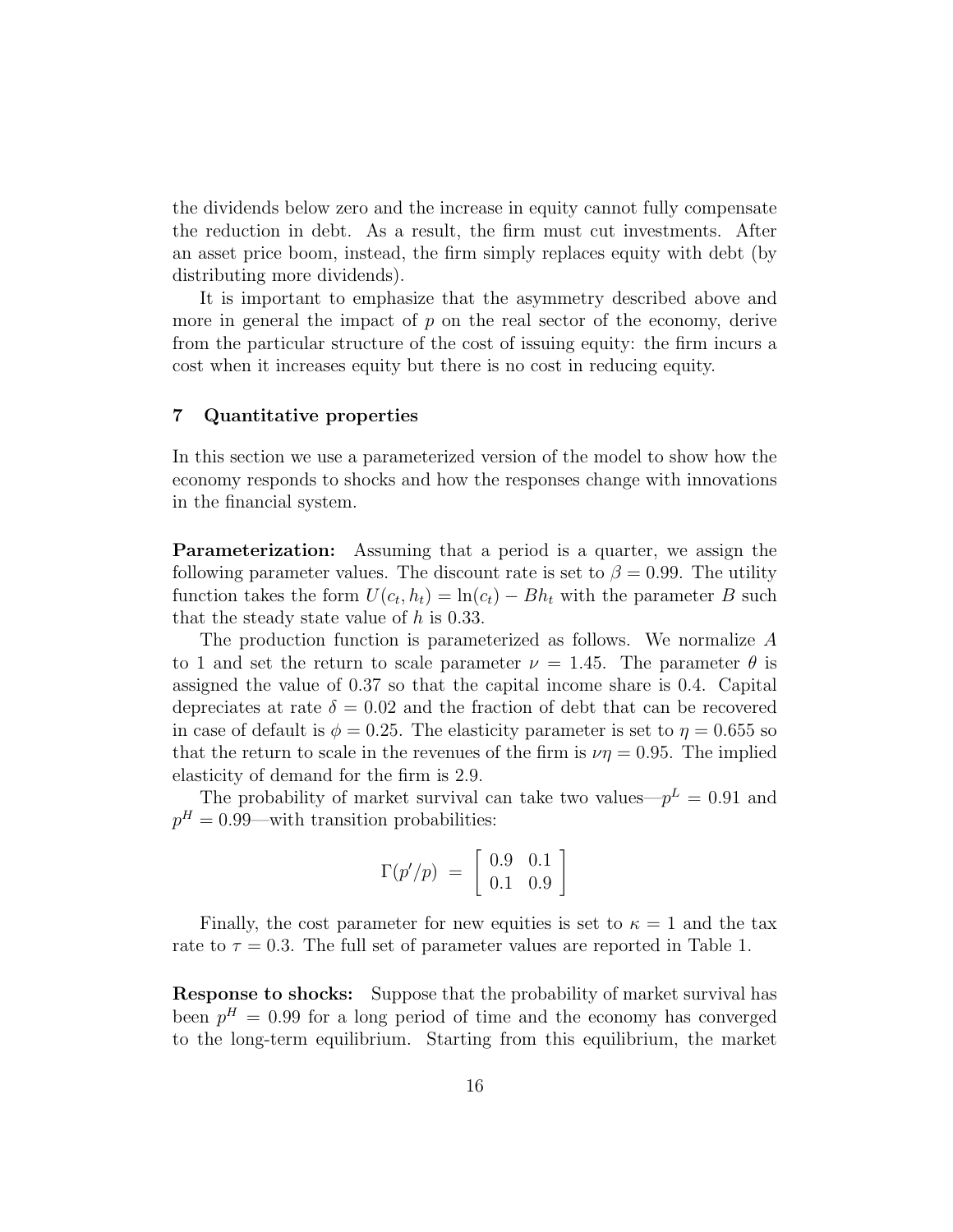Table 1: Parameter values.

| Discount factor       | $\beta = 0.99$                                           |
|-----------------------|----------------------------------------------------------|
| Utility parameter     | $B = 2.35$                                               |
| Production technology | $A = 1, \ \theta = 0.368, \ \nu = 1.45, \ \delta = 0.02$ |
| Elasticity parameter  | $\eta = 0.655$                                           |
| Market survival       | $p^L = 0.91$ , $p^H = 0.99$ , $\Gamma(p/p) = 0.9$        |
| Recoverable debt      | $\phi = 0.25$                                            |
| Cost of new equities  | $\kappa = 1.0$                                           |
| Tax rate              | $\tau = 0.3$                                             |
|                       |                                                          |

survival drops to the lower level  $p^L = 0.91$  and stays at this level for several periods. The top panel of Figure 3 plots the response of output and measured TFP.

The computation of TFP requires some explanation. The aggregate production function in the model is  $Y = A(K^{\theta}L^{1-\theta})^{\nu}$ , where A is constant, and therefore, the actual TFP is constant. However, following the standard accounting procedure, we compute the TFP assuming that the aggregate production function takes the standard Cobb-Douglas form, that is,  $\widetilde{Y} = \hat{A} K^{\hat{\theta}} L^{1-\hat{\theta}},$  where  $\hat{\theta} \neq \theta$  is the capital income share. The variable  $\hat{A}$ is what we identify as measured TFP. Because this representation of the production function ignores the increasing returns, the variable  $A$  is not constant. In particular, we have that this variable is determined by:

$$
\hat{A} = A \frac{\left(K^{\theta} L^{1-\theta}\right)^{\nu}}{K^{\hat{\theta}} L^{1-\hat{\theta}}}
$$

which in general increases with the scale of production.

As can be seen from the top panel of Figure 3, the drop in  $p$  generates a large fall in measured TFP and output. This is in contrast to the case in which debt contracts are fully enforceable or the cost of issuing new equities is zero. In this case the output would not be affected. On the other hand, an increase in p does not have any macroeconomic effect as shown in the second panel of Figure 3. In this case output does not change even if debt contracts are not enforceable and new equities are costly.

Financial innovations: Within our model, innovations in the financial system are captured by changes in the fraction of recoverable debt  $\phi$  and the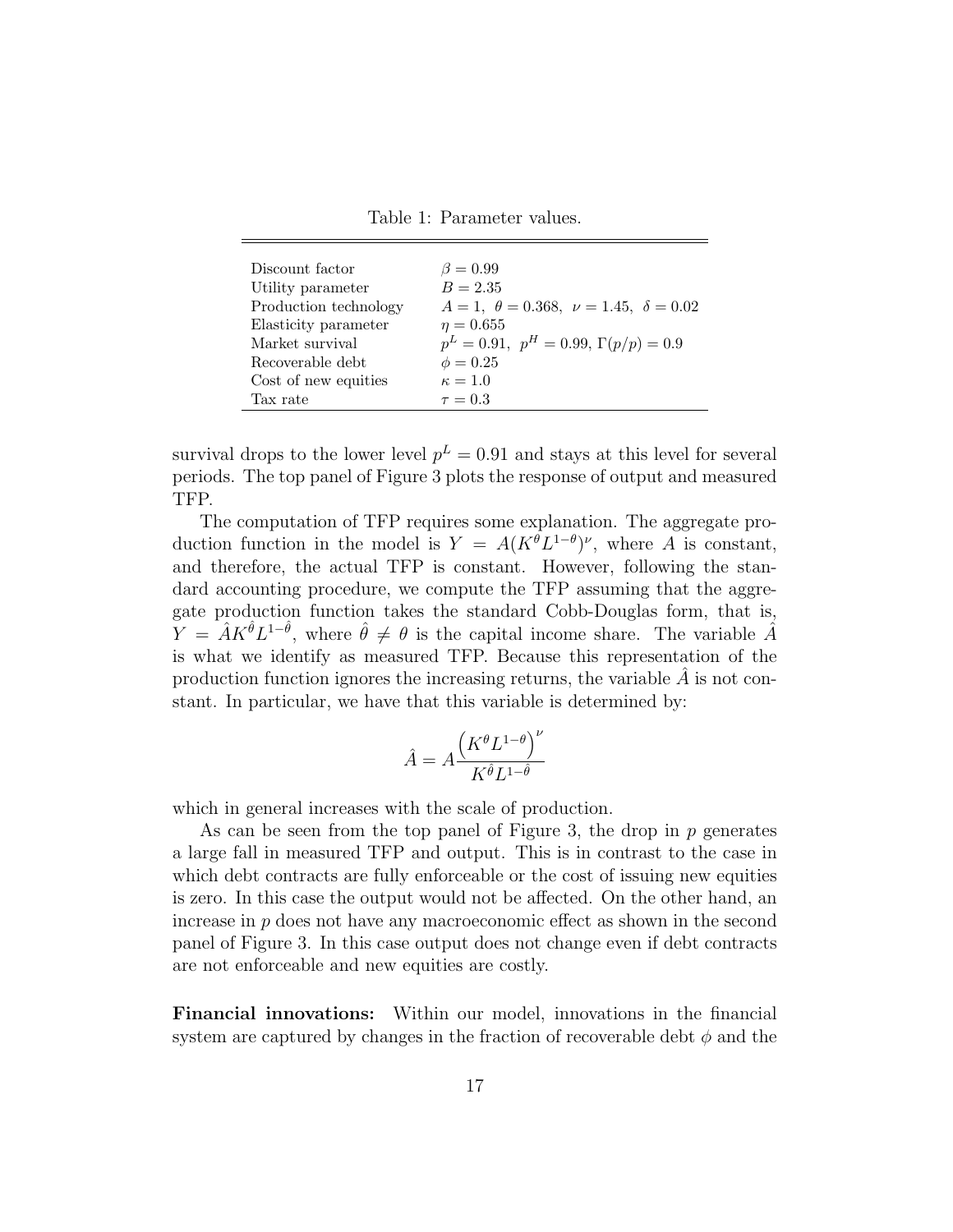

Figure 3: Macroeconomic dynamics after a shock.

cost to issue new shares  $\kappa$ . The first parameter captures the greater ability of firms to increase their leverage. The second parameter captures the lower cost and greater flexibility in using equity as a source of financing.

The top panel of Figure 4 plots the response of output to a drop in  $p$  for economies that differ only in the parameter  $\phi$ . The sensitivity of aggregate output (and TFP, although not reported) increases with the increase in the parameter  $\phi$ . The reason is because with a higher leverage firms have to restructure their debt more after an asset price shock. As a result, the impact on investment and on the real economy is larger. This finding suggests that it is not the greater ability to borrow that have contributed to the lower volatility of output in the US economy. If any, the effect would have been in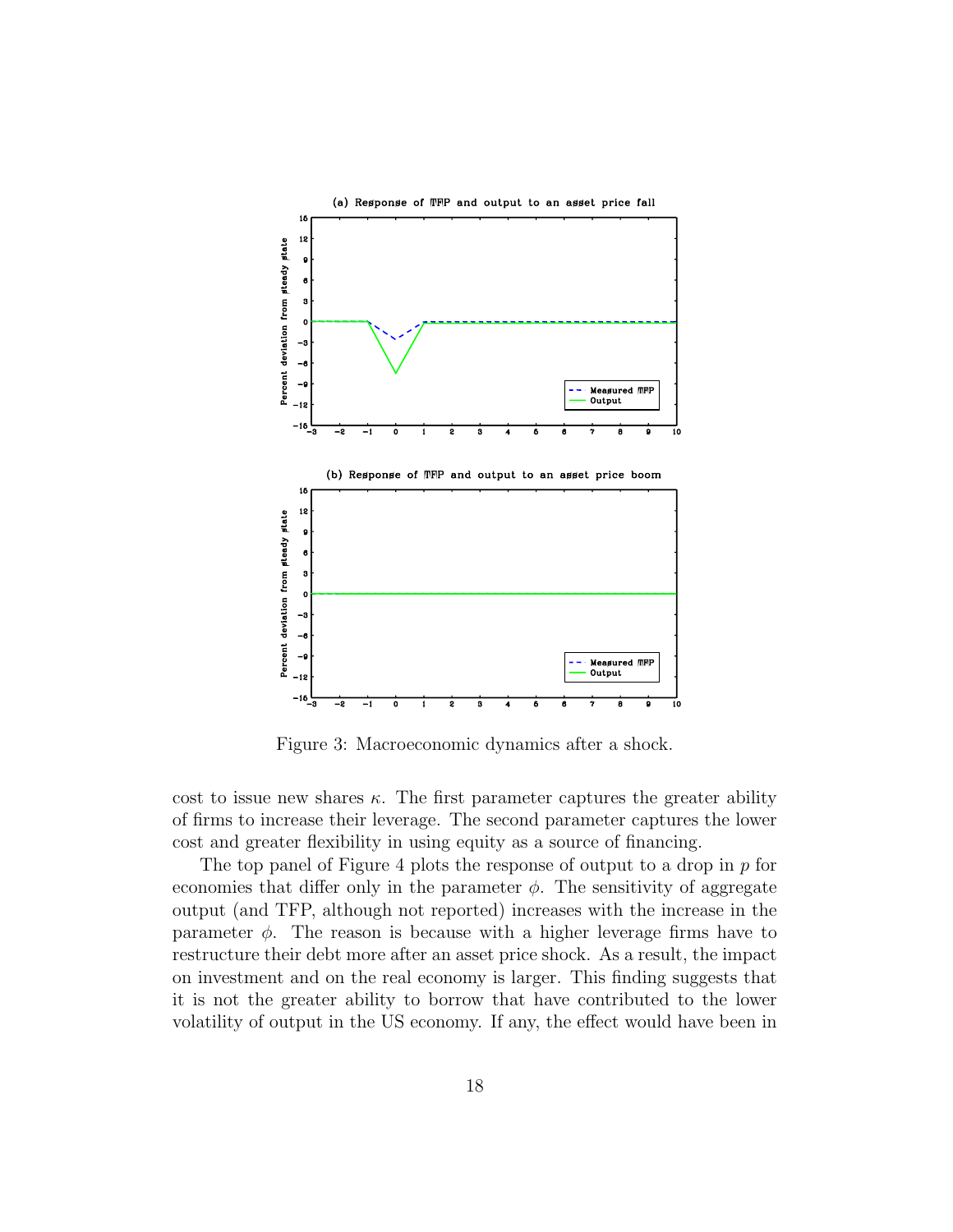

Figure 4: Financial development and macroeconomic dynamics.

the opposite direction.

The bottom panel of Figure 4 plots the response of output to a drop in  $p$ for economies that differ only in the parameter  $\kappa$  (they have the same  $\phi$ ). The sensitivity of aggregate output now drastically falls when the parameter  $\kappa$  is smaller, that is, when the cost of new equities is lower. Therefore, financial innovations that make equity finance more accessible reduces the impact of an asset price shock and the economy experiences milder recessions.

The result that the drop in  $\kappa$  can generate a lower volatility of output, while this cannot be generated by a reduction in  $\phi$ , shows the importance of allowing for the issue of new shares. This is a feature that differentiates our model from other models with financial markets frictions. As discussed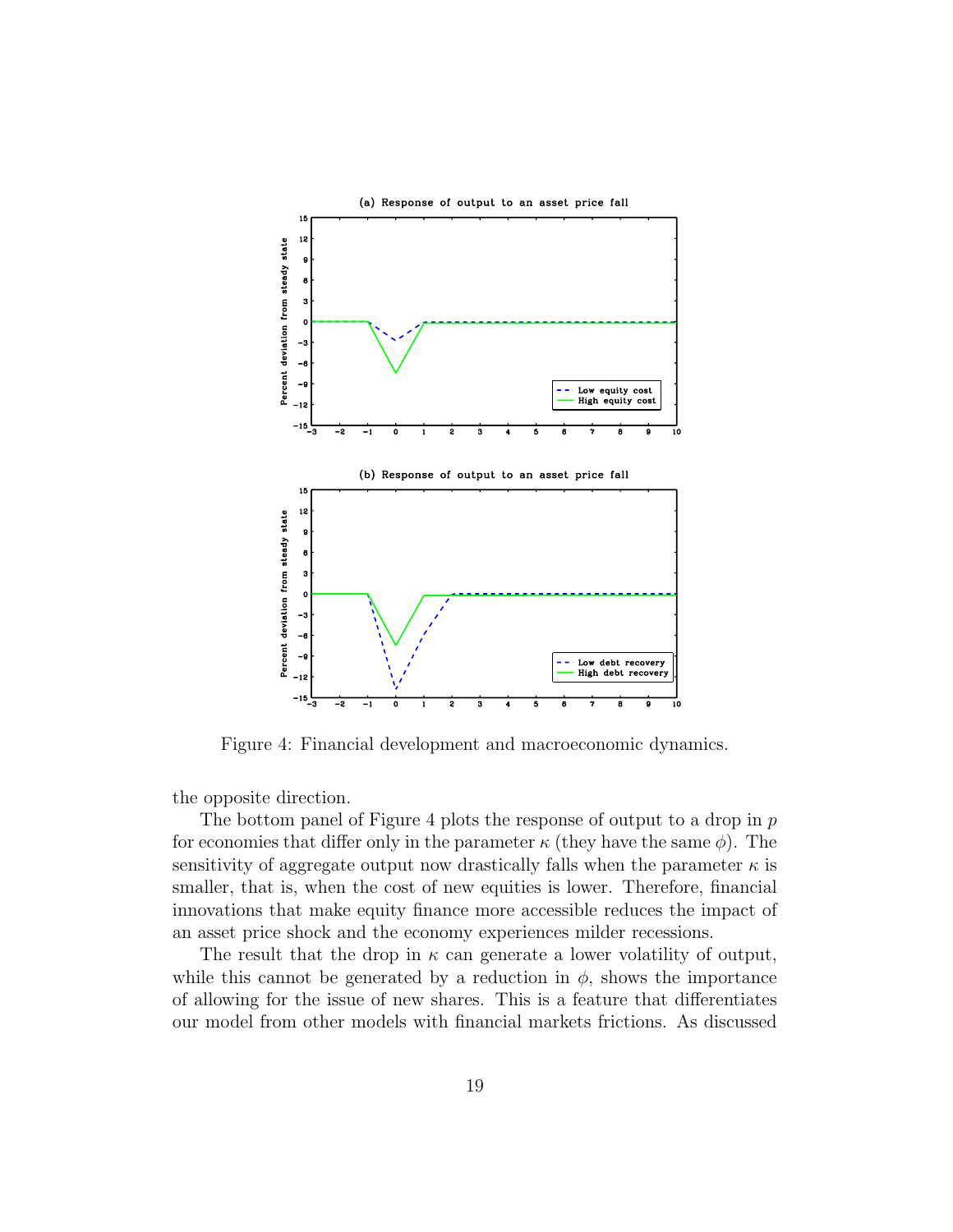

Figure 5: Financial development and macroeconomic dynamics.

earlier, there are other models with financial markets frictions where movements in asset prices are an important transmission mechanism. An example is Kiyotaki & Moore (1997). Our model would be similar to Kiyotaki and Moore' model if we do not allow for the issue of new equity (only retaining earnings). This is obtained by setting  $\kappa = \infty$ . But we have seen that in this model the type of innovation that allow for a greater leverage would lead to a greater variability of output.

Figure 5 shows the output response for economies that differ in both dimensions. The first economy, which we identify as less financially developed, has a lower  $\phi$  and a higher  $\kappa$ . The second economy, which we identify as more financially developed, has a higher  $\phi$  and a lower  $\kappa$ . As can be seen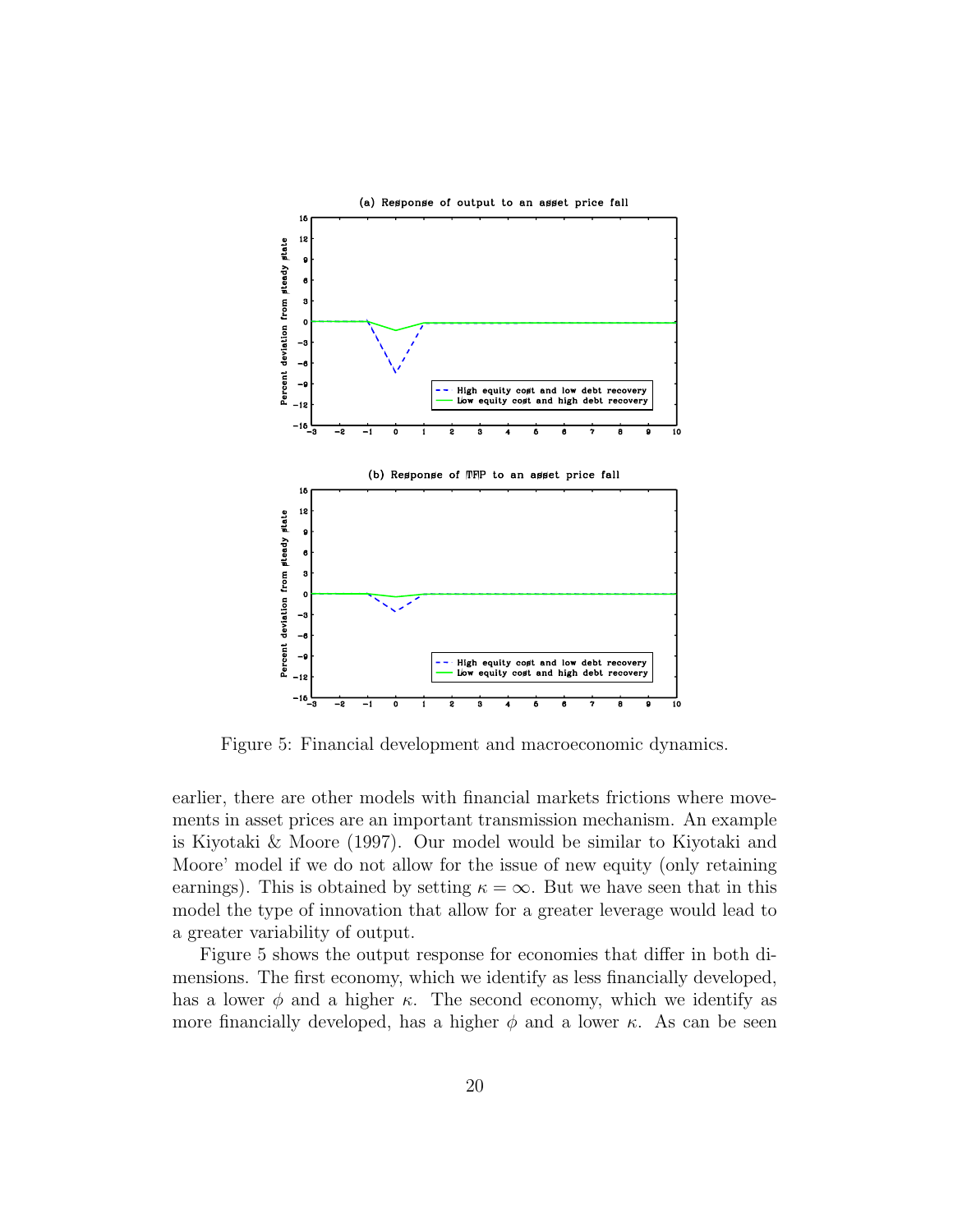from the figure, the more developed economy displays a lower sensitivity of output.

# 8 Conclusion

To be written.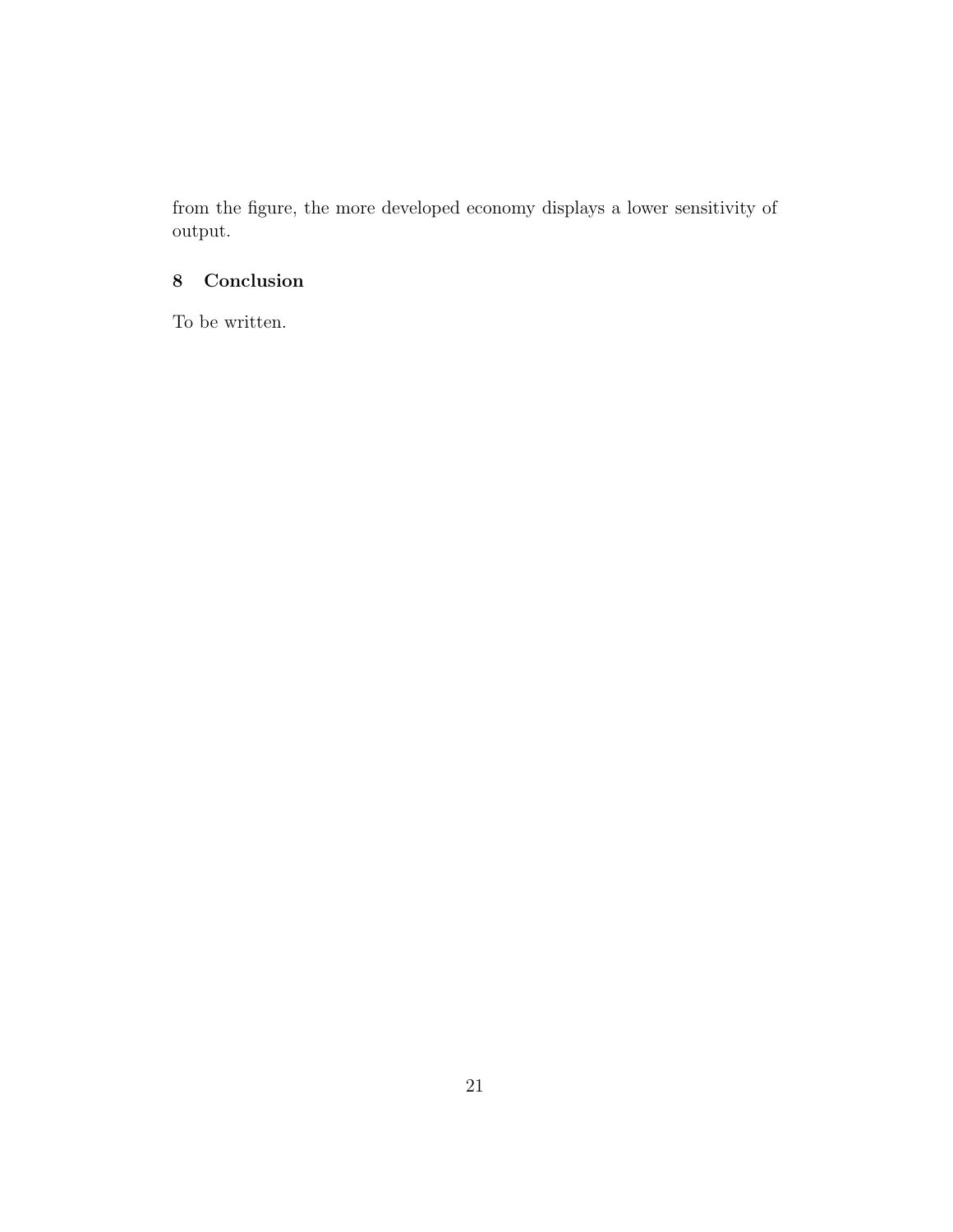#### Appendix: First order conditions

Consider the optimization problem (4) and let  $\lambda$  and  $\mu$  be the Lagrange multipliers attached to the two constraints. Taking derivatives we get:

$$
d: \quad 1 - \lambda \varphi'(d) = 0
$$
  
\n
$$
k': \quad (1 + \mu) E\alpha(\mathbf{s}, \mathbf{s}') \overline{V}_k(\mathbf{s}'; k', b') - \lambda - \phi\mu = 0
$$
  
\n
$$
b': \quad (1 + \mu) E\alpha(\mathbf{s}, \mathbf{s}') \overline{V}_b(\mathbf{s}'; k', b') + \lambda R = 0
$$

The envelope conditions are:

$$
V_k(\mathbf{s}; k, b) = \lambda \pi_k(Y, w, k)
$$
  
\n
$$
\overline{V}_k(\mathbf{s}; k, b) = pV_k(\mathbf{s}; k, b) + (1 - p)\pi_k(Y, w, k)
$$
  
\n
$$
V_b(\mathbf{s}; k, b) = -\lambda
$$
  
\n
$$
\overline{V}_b(\mathbf{s}; k, b) = pV_b(\mathbf{s}; k, b) - (1 - p)
$$

Using the first condition to eliminate  $\lambda$ , we get the first order conditions  $(6)-(7)$  and the envelope conditions  $(8)-(9)$ .

## Solution strategy

Consider the following equations:

$$
wU_c(c, h) + U_h(c, h) = 0
$$
\n(12)

$$
U_c(c, h) - \beta (1+r) EU_c(c', h') = 0
$$
\n(13)

$$
wh + b - \frac{b'}{1+r} + d - c = 0
$$
\n(14)

$$
(1+\mu)E\tilde{\alpha}(\mathbf{s}')\overline{V}_k(\mathbf{s}';k',b') - \left[\frac{1}{\varphi'(d)} + \phi\mu\right]U_c(c,h) = 0 \tag{15}
$$

$$
(1+\mu)E\tilde{\alpha}(\mathbf{s}')\overline{V}_b(\mathbf{s}';k',b') + \frac{RU_c(c,h)}{\varphi'(d)} = 0
$$
\n(16)

$$
E\tilde{\alpha}(\mathbf{s}')\overline{V}(\mathbf{s}';k',b') \ge \phi \cdot k' \cdot U_c(c,h)
$$
\n(17)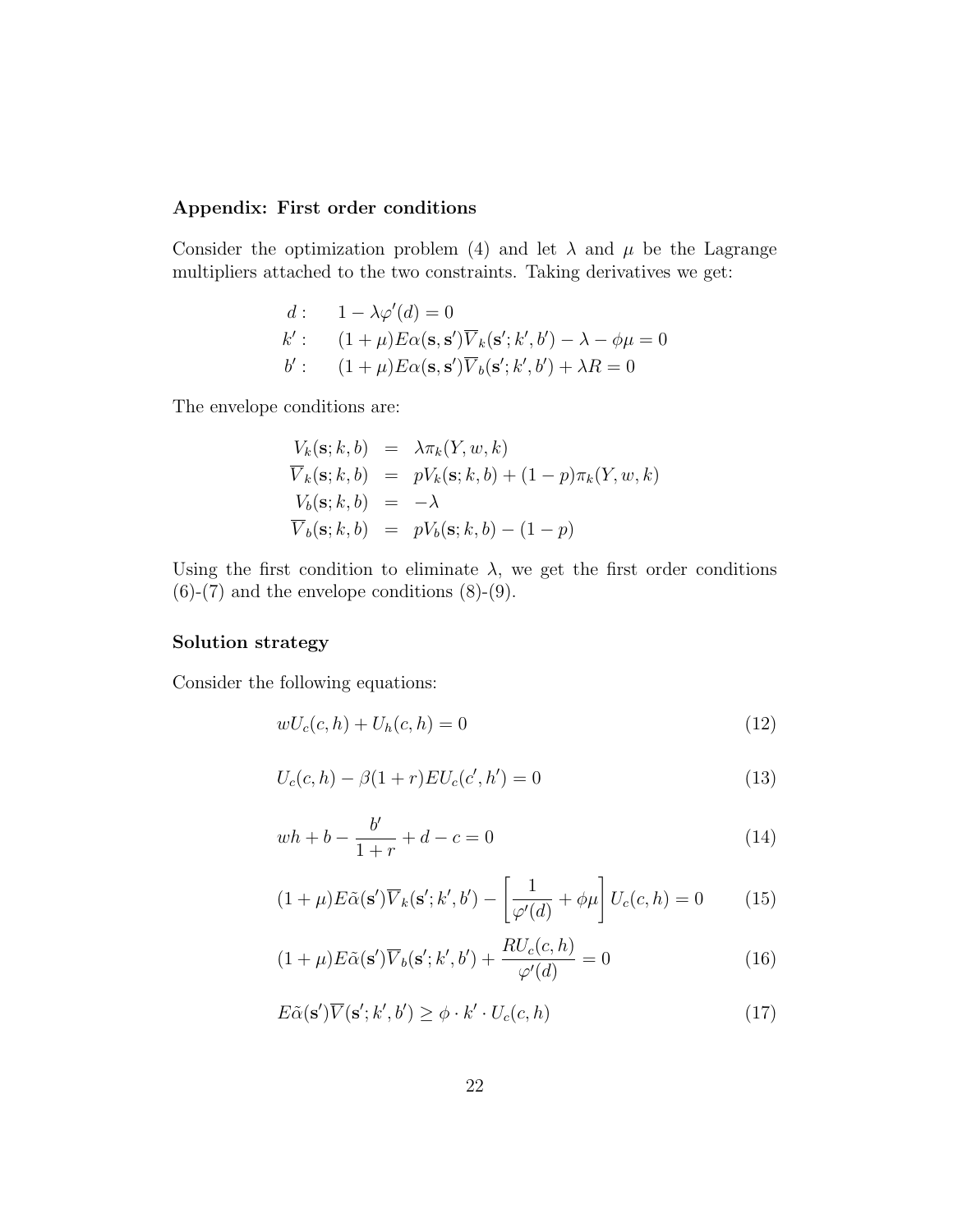$$
\pi(Y, w, k) - b + Rb' - k' - \varphi(d) = 0
$$
\n(18)

$$
l(Y, w, k) - h = 0 \tag{19}
$$

Equations  $(12)-(14)$  are the first order conditions for the households plus their budget constraint. Equations (15)-(17) are the first order conditions and the enforcement constraint for firms. In writing these conditions we have used the new function  $\tilde{\alpha}(\mathbf{s}') = \beta U_c(c', h')$ . Using this function, the discount factor can be written as  $\alpha(\mathbf{s}, \mathbf{s}') = \tilde{\alpha}(\mathbf{s}')/U_c(c, h)$ . This transformation facilitates the computational procedure because the function  $\tilde{\alpha}(s')$  is fully determined by the next period states, while the function  $\alpha(s, s')$  depends also on the current states. Equation (18) is the budget constraint for the firm and the last equation is the equilibrium condition in the labor market: the demand of labor,  $l(Y, w, k)$ , must be equal to the supply from households, h.

The computational procedure is based on the following observation: If we knew the terms  $E\tilde{\alpha}(s')\overline{V}(s';k',b'), E\tilde{\alpha}(s')\overline{V}_k(s';k',b'), E\tilde{\alpha}(s')\overline{V}_b(s';k',b'),$ and  $E\beta U_c(c',h')$ , we could solve the eight conditions (12)-(19) for the eight unknowns  $c, h, w, r, \mu, d, b', k'.$  The numerical procedure, then, is based on the approximation of these functions, that is,  $\tilde{\alpha}(s')\overline{V}(s;k,b)$ ,  $\tilde{\alpha}(s')\overline{V}_k(s;k,b)$ ,  $\tilde{\alpha}(s')\overline{V}_b(s;k,b)$  and  $\beta EU_c(c,h)$ .

We create a two-dimensional grid for  $k$  and  $b$ . Then, for each value of the shock  $p$ , we guess the values of the four functions at each grid point. The grid points are joined with bilinear functions so that the approximated functions are continuous. At this point we solve for the eight variables at each grid point and update the initial guesses until convergence.

#### References

- Altinkilic, O. & Hansen, R. S. (2000). Are there economies of scale in underwriting fees? evidence of rising external financial costs. Review of Financial Studies,  $13(1)$ , 191–218.
- Bhagat, S., Marr, M. W., & Thompson, G. R. (1985). The rule 415 experiment: equity markets. Journal of Finance,  $40(5)$ , 1385–1401.
- Hansen, R. S. & Torregrosa, P. (1992). Underwriter compensation and corporate monitoring. Journal of Finance,  $47(4)$ , 1537–1555.